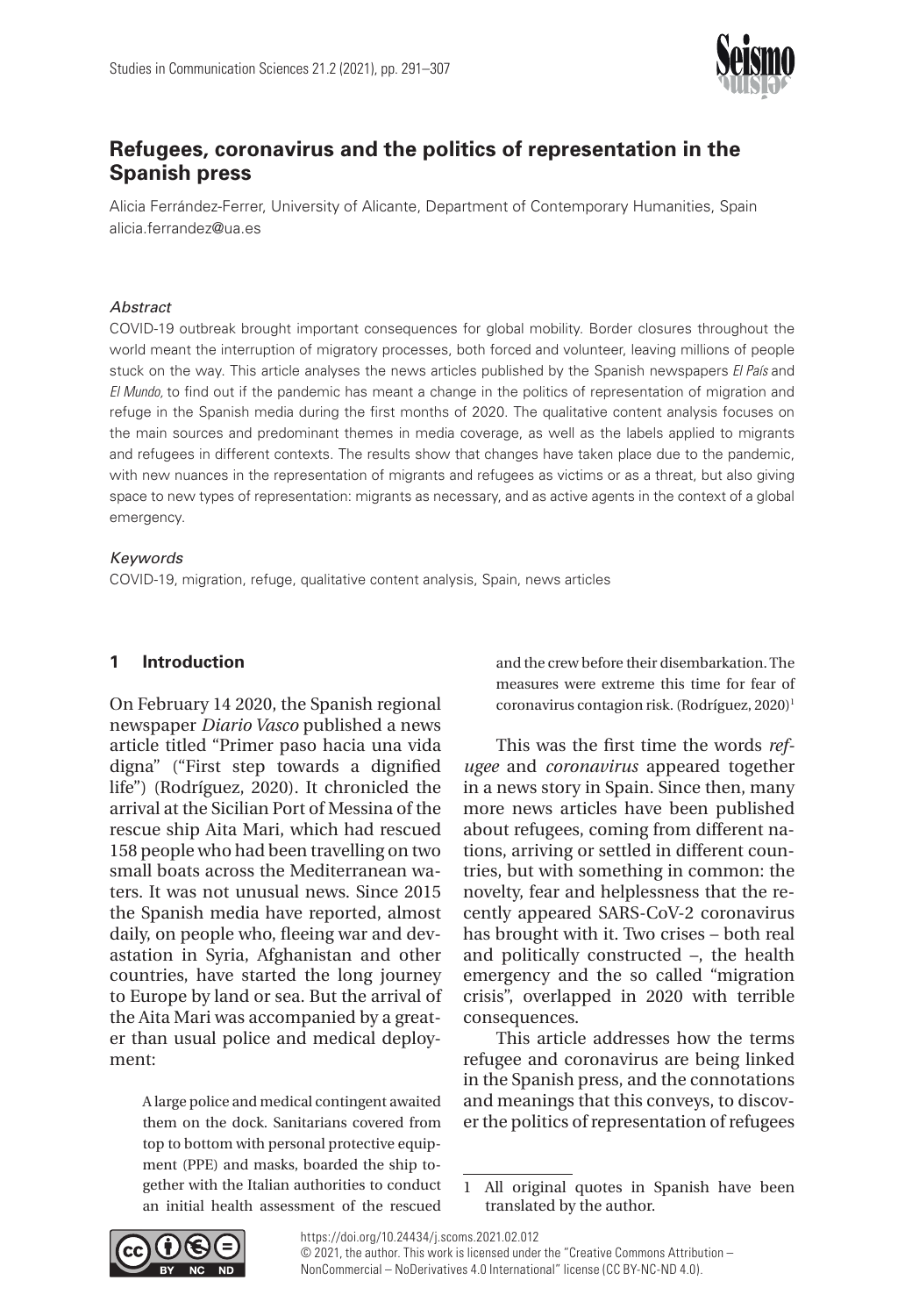and migrants in this new social and health context.

The politics of representation refer to the competition among groups over what is to be taken as the correct, appropriate or preferred representation (Wenden, 2005). Several social actors participate in this competition, although not all of them have the same public influence. As Bourdieu points out, symbolic power and public influence are characteristic of three relevant actors: politicians, researchers and the media. From different fields, these actors struggle to impose a legitimate vision of social reality (Bourdieu, 2005). But their discourses do not reflect the world, on the contrary, they construct it providing a framework from which to interpret all that happens in it (Hall, 1997).

In this regard, with the increasing mediatization of societies (Hjarvard, 2008), media have increased their relevance as the space where social and political issues are articulated and negotiated and struggles over hegemonic meanings take place, replacing the physical public sphere described by Habermas (2001). Today, being present in the media is proof of existence, but this presence can be constructed in different ways, as the public sphere provided by the media is also a space of struggle "over the imposition of the dominant principle of vision and division" (Bourdieu, 2005, p. 36). Discourse plays a significant role in this struggle for power, both as an instrument for the reproduction of social inequality and as a means for social change, through the construction of imaginaries that display a specific representation of reality (van Dijk, 2003).

Media discourse sinks its roots into the collective imaginary of a society, so prejudices, stereotypes and historical events guide their (re)construction of reality and feed social representations about it. Social representations are, first of all, cognitive and emotional processes that produce meaning, symbolic and dynamic realities. They also act as organising schemes for reality. Finally, social representations ensure the permanence and consistency of collective beliefs (Mannoni, 2001, p. 61). As Santamaría (2002, p. 11) suggests:

Representations […] are a certain way of conceiving reality, in its cognitive sense but also constitutive and structuring sense. Representations are part of social relations, they are both their cause and their consequence. It is necessary to emphasize that these representations are collective not only because they are shared by the members of a group, but because they are socially elaborated, maintained and transformed within social interaction, and because, at the same time, they have the power to structure these social relationships.

Thus, social representations are at the same time socially constructed products and builders of social thought. These representations are not static but can change depending on the circumstances in a given context and the perspective of the observers. The COVID-19 pandemic has brought with it a new social situation, so extraordinary that it could have changed our perspective and the representations of the social world, including our understanding of global mobility (Fernández-Reino, Sumption, & Vargas-Silva, 2020). Has this new context changed the politics of representation of migration and asylum? What new imaginaries are built around migrants and refugees in the media? A qualitative content analysis of two mainstream Spanish newspapers will try to answer these questions.

Next two sections provide an overview of the media coverage of migration and refuge in Spain, as well as a summary of the consequences of the pandemic on global mobility and how it affected forced and economic migrants. Then, the methodology used in this research will be addressed, based on a compilation and qualitative content analysis of news articles published in the two leading Spanish newspapers during the first months of the pandemic (from February to May 2020). Finally, the results of this qualitative content analysis will be presented, regarding the labels, main themes and sources used in media coverage. Taking these elements into account, four types of media representation of migrants and refugees arise, as will be explained in the last section of the article.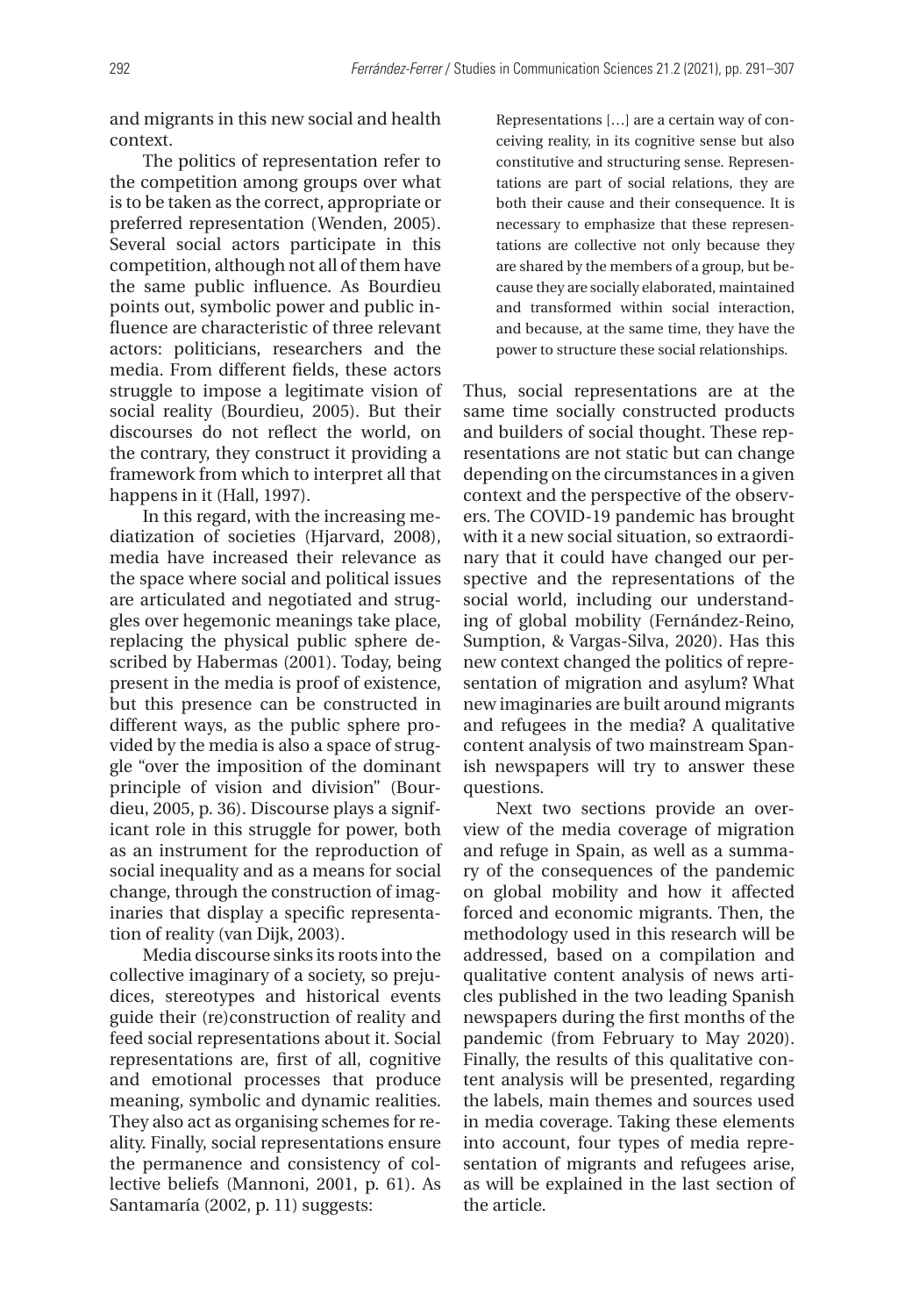The accession of Spain to the European Community (EC) in 1986 brought about a radical change for the country, which went from being an emitter of population – mainly to the American continent and northern Europe – to becoming a receiver of immigrants. Joining the EC also forced the formulation of the first Aliens Law,<sup>2</sup> the closure and surveillance of borders, and the imposition of visas to enter and stay in the country. All this led to a new reality: that of the arrival of people who, jumping over the fence or by sea on board small fishing boats (known as *cayucos* and *pateras*), tried to reach the Spanish territory. Separated by 14 km from Africa, Spain has become one of the preferred routes (the Western Mediterranean route) of sub-Saharan migrants to reach the European continent. According to International Organization for Migration (IOM)'s Flow Monitoring website,3 6815 people arrived in Spain by sea during the first six months of 2020, a small amount if compared to the figures of previous years, as the coronavirus pandemic interrupted mobility at a global scale.

A tightening of migration policies has been Europe's reaction to the arrival of immigrants, with measures such as the strengthening of external borders with the erection of high fences – such as those of Ceuta and Melilla in Spain –, military surveillance and sophisticated technology to detect and reject the entry of irregular migrants. But this intensification of border control has transformed the Mediterranean Sea into the biggest cemetery of the world, with thousands of deaths every year. According to IOM's Flow Monitoring website,4 3793 deaths were recorded in Mediterranean waters in 2015, coinciding with the massive exodus towards Europe due to the Syrian Civil War. But deaths have continued until today: In 2020, 1419 people died in the Mediterranean Sea trying to reach Europe.

Since 2015, Syrian refugees leaving from Libya have reached Europe via the Central Mediterranean route, arriving in Italy (mainly Lampedusa), whereas those departing from Turkey did so via the Eastern Mediterranean route, reaching Greece (mainly Lesbos). Consequently, Spain remained a witness to this crisis from a distance, experiencing the Syrian refugee crisis as a relatively foreign event (Seoane, 2017), more present in the media than in the Spanish territory. Psychological distancing also had to do with the national origin of most migrants and asylum seekers in Spain, mainly from Latin America. For example, in 2019 most asylum seekers came from Venezuela (40 305), Colombia (28 880), Honduras (6730), Nicaragua (5840) and El Salvador (4715) (Eurostat, 2020). Their national origin does not coincide with that of the protagonists of the "refugee crisis" in 2015, one more reason why Spain witnessed this crisis as something alien and far removed from its daily reality. Only the images of the young Aylan Kurdi, who drowned in his voyage from Turkey to Greece, seemed to awaken Spain to the harsh reality. Some Spanish local governments (Madrid, Barcelona, and Valencia) offered to host refugees after that event, but disputes over refugee quotas in the European Union (EU) caused a delay in the process that resulted in very few refugees finally arriving in Spain.5

The Spanish press started reporting on the immigration flow to the country in the middle 1980s, parallel to the accession of Spain to the European Commission (EC) and its status as the Southern border,

<sup>2</sup> Ley Orgánica 7/1985, de 1 de Julio, sobre Derechos y Libertades de los Extranjeros (Organic Law 7/1985 of July 1, on Rights and Freedoms of Foreigners).

<sup>3</sup> IOM Flow Monitoring website, "Arrivals", [https://migration.iom.int/europe?type=ar](https://migration.iom.int/europe?type=arrivals)[rivals](https://migration.iom.int/europe?type=arrivals).

<sup>4</sup> IOM Flow Monitoring website, "Dead/Missing", [https://migration.iom.int/europe?ty](https://migration.iom.int/europe?type=missing)[pe=missing.](https://migration.iom.int/europe?type=missing)

<sup>5</sup> In 2015, the member states of the European Union promised to relocate and resettle 160000 asylum seekers in two years, a term that expired in September 2017. By the end of 2018, the Spanish Government, which promised to host 17 337 refugees, had only received 2892 people, 16.6% of the agreed quota (Europa Press, 2018).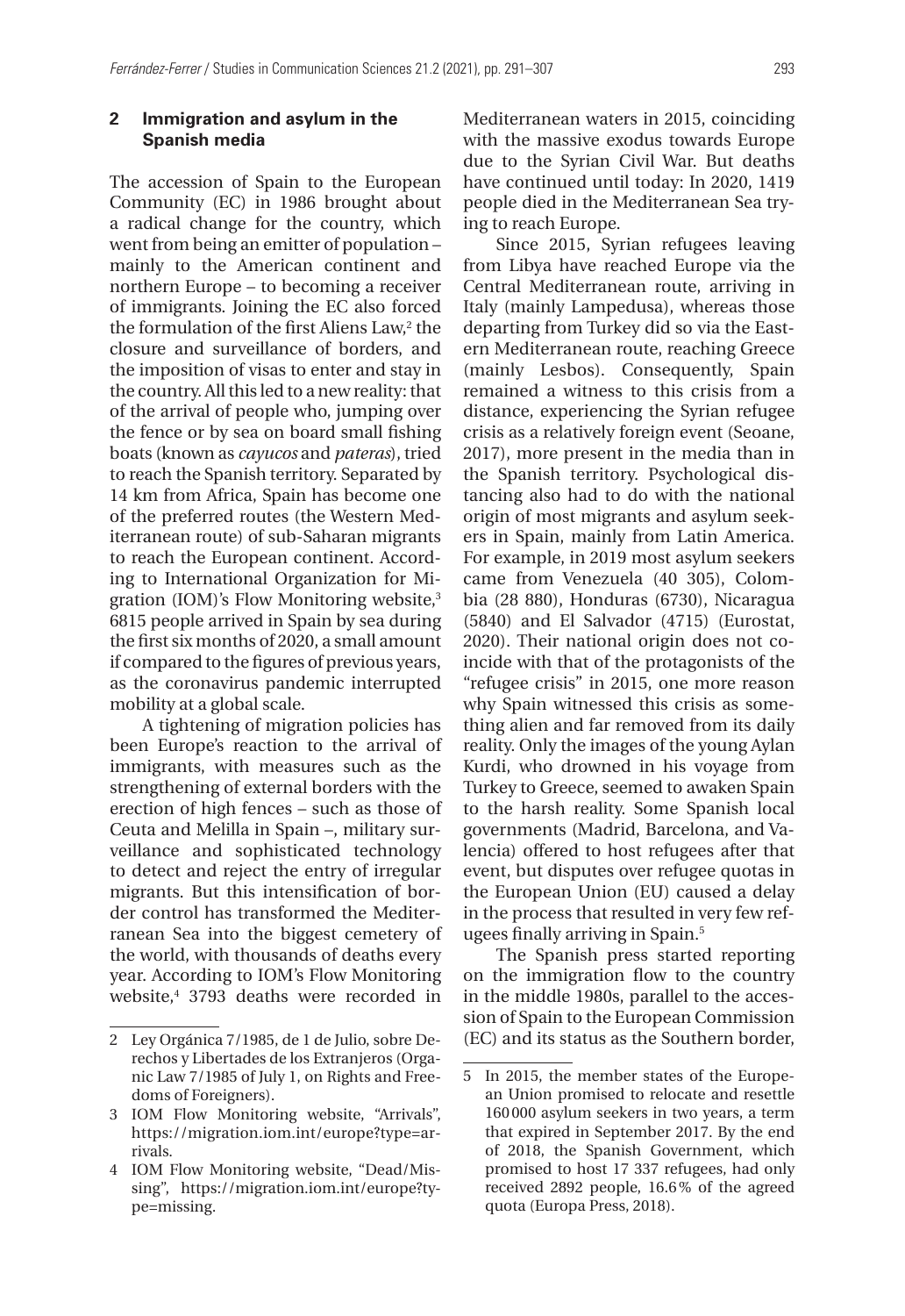combining two types of representation of migrants: as victims, or as a threat, and always as *Others* (Retis, 2006; Rodrigo-Alsina, Pineda, & García-Jiménez, 2019). Although the main ports of entry for immigrants in the territory have always been international airports or land borders, the media focused on the dramatic Mediterranean Sea crossing, with daily news on how many had reached the coasts. This reporting emphasised "they were too many people" and assumed them to be Muslims, so culturally different that they were "non-integrable" others. It thus generated social alarm, by assuming that irregular migrants arriving by sea and also by climbing over the border fences of Melilla and Ceuta were "invading" Spain (El-Madkouri, 2006, p. 110).

The discursive strategies used by the Spanish media to cover this information turned immigration into "a disturbing and worrying phenomenon" (Santamaría, 2002, p. 119). One of these media strategies consists of counting, registering and recording data and statistics on immigrants to produce the effect of truthful information. This allows the media to transmit the idea of knowledge and control of the situation, and, together with generating social alarm, legitimises the decisions and interventions developed by the political leaders (Santamaría, 2002).

A second strategy has to do with the use of language, and more specifically with the use of metaphors that contribute to the perception of immigration as a problem. By using metaphors referring to runaway nature, water or disease, and military vocabulary, immigration is presented as a great destabilising factor (Musolff, 2017). This way the media tend to associate immigrants with the social problems that cause greater concern, such as the economic crisis, unemployment, access to housing, criminality, poverty, ghetto formation, urban deterioration; in short, with the problems of social coexistence (Retis, 2006; Rodrigo-Alsina et al., 2019).

One more general practice in the Spanish media consists in providing information without delving into it. As García, Granados and Capellán (2003, p. 104) sta-

te, "the cultures and countries where immigrants come from, the socio-historical circumstances that cause migration, the dependency relationships between sending and receiving countries are systematically ignored". This way, the media find an easy explanation as to why people migrate and the problems and difficult situations that migrants deal with in Spain: Immigrants and their native cultures are to blame for their difficulty in adapting to the norms, values and dominant customs, as well as for the distrust that their excessive and strange presence causes in the native population (Santamaría, 2002, p. 131). The need for the host society to actively participate in this integration process is rarely debated.

Finally, the media frequently highlight people's nationality even when it is a secondary fact, above other issues of equal or greater relevance to the understanding of the news. When the information is related to criminality, the link between nationality and crime becomes especially dangerous (Vázquez, 1999), as the media tendency to homogenising under national labels contributes to the negative stereotyping and stigmatisation of the whole community.

Compared to economic migrants, reporting on refugees and asylum seekers is slightly less negative, although this depends on their place of origin. In the context of the so-called "refugee crisis" (2015–2017), the research by Durán (2015) on media coverage of refugees arriving on the Italian island of Lampedusa reveals that those arriving from Africa were considered as a "threat" rather than as "victims". On the contrary, those arriving from Syria were referred to as "refugees" and "people", creating "a sense of identification with refugees and their struggles" (Hoyer, 2016, p. 27). In addition, the work by Seoane (2017) analysing the Spanish newspapers *El País* and *El Mundo* reveals that news reporting on the refugee crisis had refugees as the most frequently cited source in these newspapers. Also, international agencies and NGOs were cited regularly, whilst official and government sources were almost absent. In his study, both newspapers framed refugees most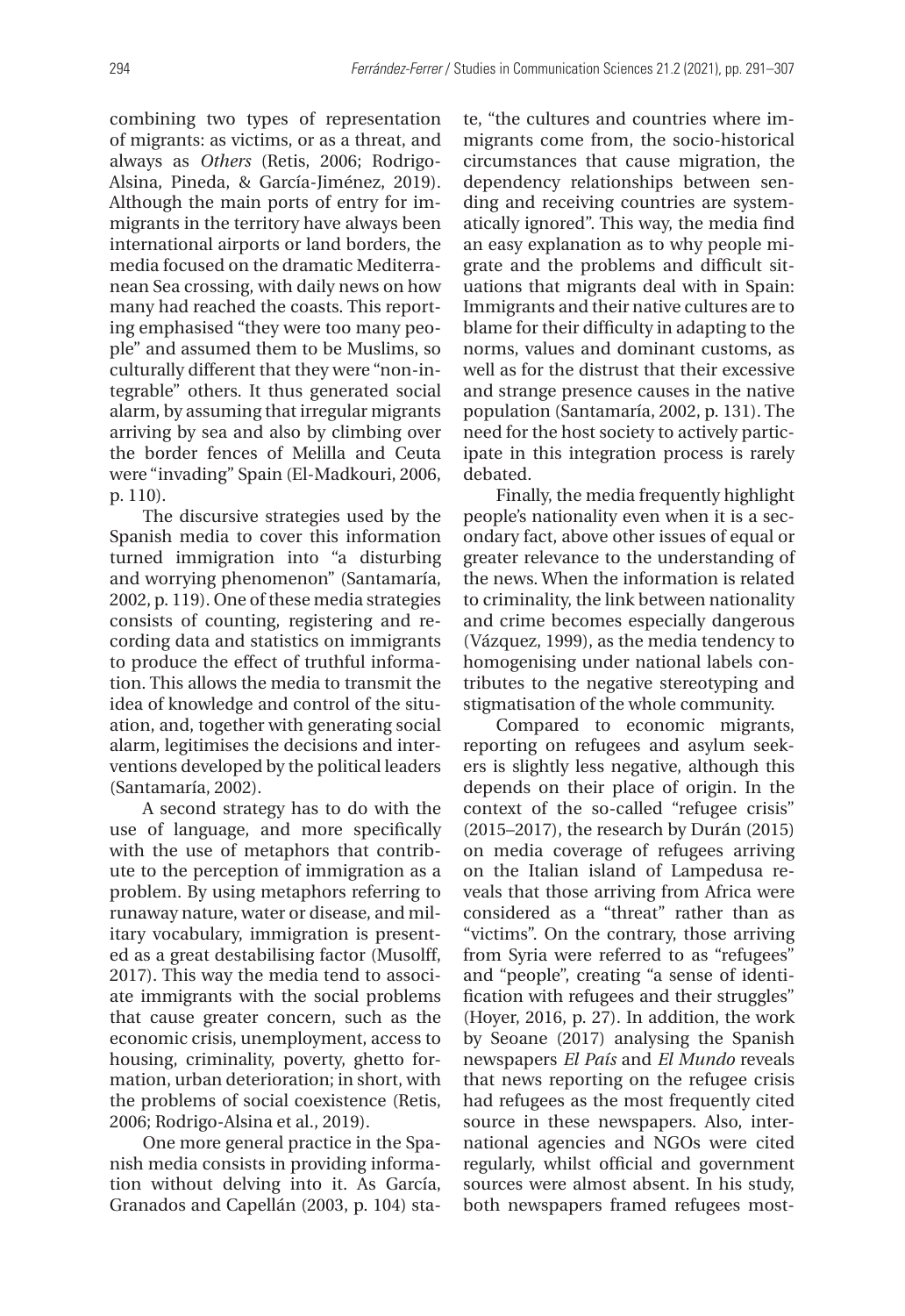ly as victims rather than as a threat, "and wondered who was and who should be responsible for dealing with this humanitarian issue" (Seoane, 2017, p. 277).

Some years have passed since the start of the "refugee crisis", and the situation is far from improving in Syria and Afghanistan, as well as in other regions of the planet. And meanwhile, people continue to arrive at the gates of Europe, dreaming of a better life. The crowded refugee camps have multiplied, while the European governments cannot seem to agree on the quotas for migrant distribution. Furthermore, the Common European Asylum System (CEAS) has been tightened, making access to European territory even more difficult, establishing the requirement to apply for asylum in the first country that is reached, lengthening the process, and giving full recognition only to a minimal portion of all asylum applications. Along with the new fences and borders, alarming racist and hateful discourses were disseminated (see Assimakopoulos, Baider, & Millar, 2017; Musolff, 2017) once more giving rise to moral panics (Cohen, 1972), fed by the extreme-right parties across Europe.

#### **3 Migration and coronavirus**

At the end of December 2019, China reported to the World Health Organization (WHO) the outbreak of a new coronavirus that caused respiratory distress and pneumonia. A mandatory quarantine was decreed in Wuhan, Hubei's capital, locking down 11 million inhabitants. A month later, on January 30, the WHO declared the Public Health Emergency of International Concern (PHEIC) in the face of the rapid expansion of the coronavirus, with the aim to increase coordination among all national health departments in the world. At the end of February, the WHO raised the risk of a global spread of coronavirus to "very high" and urged governments to take all necessary measures to be prepared for the arrival of the virus and, most urgently, contain its expansion. But it was impossible to put borders to the virus. Our current way of life, characterised by massive pop-

ulation movements, made it impossible. Tourism, business trips, studies abroad, migratory movements, forced displacements, all contributed to the fact that, very soon, the world shared a common, invisible and, in many cases, lethal enemy.

By May 2020 all countries in the world had imposed some sort of COVID-19-related travel restrictions (UNWTO, 2020a), causing unprecedented disruption to migrants and refugees. Border closures had serious consequences, with significant implications for human rights (IOM, 2020c). First of all, asylum seekers were denied access to safe territories where they could ask for their refugee status recognition. Many were unable to leave their countries, remaining at risk of violence, abuse, persecution and even death. Economic migrants were affected by border closures as well, being unable to depart for their planned migration journeys. Consequences were acutely felt in the economy of destination countries – where migrants were needed to carry out agricultural tasks during harvest seasons –, and the home countries – frequently highly dependent on migrants' remittances (IOM, 2020d).

Border closure also had an impact on those who were already in transit or in their destination countries, especially for the most vulnerable, who have no access to social protection and health care, and who have also faced job loss, xenophobic racism and detention risk, while being unable to return home. On the other hand, refugees and internally displaced persons (IDPs) in camps or camp-like settings were subject to cramped, poor living conditions, that ignored both physical distancing and the required hygiene measures to avoid contagion, and put them at high risk of developing other contagious diseases. Finally, border closures made it difficult for them to return to their countries of origin, resulting in large numbers of migrants being stranded around the world (Sanchez & Achilli, 2020).

But travel restriction was only one of the pandemic dramatic effects on migration and mobility systems. There are other immediate effects and also those that will affect migrants, refugees and asylum seek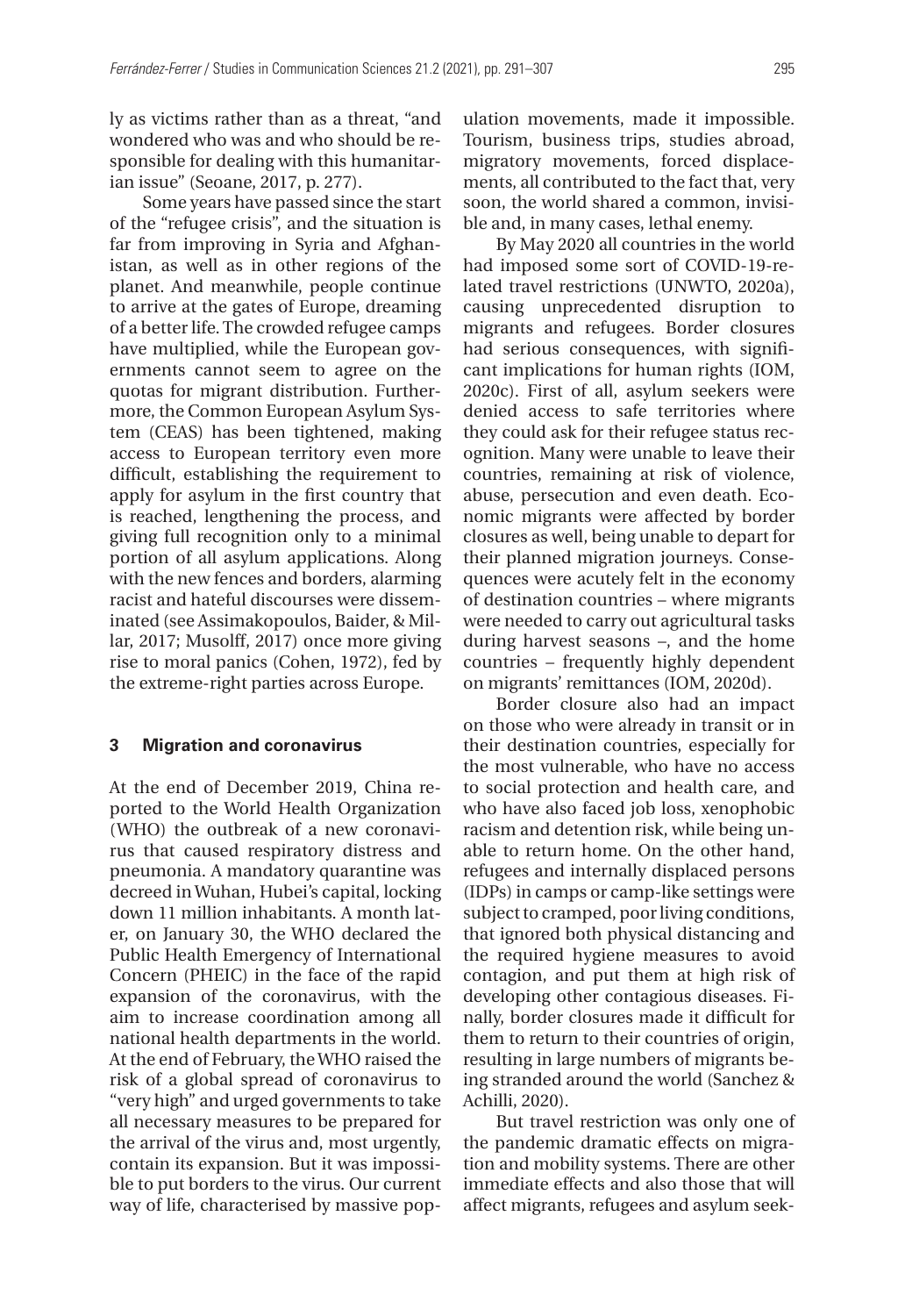ers worldwide in the intermediate and long term.6 As usual, the most vulnerable have been those most affected by COVID-19, including migrants and refugees in different settings. Even though some countries – Italy and Portugal – started regularisation programmes for irregular migrants, so they could access social protections (such as health services or food and shelter support), they were temporary and only for migrants working in specific sectors (basically, agricultural and domestic workers) (Vargas, 2020).

Legal or irregular migrants have been on the frontline: health care workers, senior care and childcare workers, domestic workers, transportation workers, seasonal agricultural workers, etc. These jobs have been called 3D jobs: dirty, dangerous and demeaning. But COVID-19 pandemic proved they are also essential. This reveals that migrants play a key role in destination countries' societies, although their legal status and discriminatory practices keep them in a very vulnerable position (IOM, 2020a). The pandemic has also brought about racism and discrimination against migrants. Not only Chinese people but every migrant has been blamed as responsible for the coronavirus spread.

Finally, COVID-19 may have been used to further "securitise" migration and asylum seeking. National governments seem to focus on border control and security, purportedly to prevent coronavirus spread, but restrictions imposed today may become permanent for migrants and asylum seekers. However, the pandemic has also drawn attention to the fact that migrants are vital to many sectors in developed countries, and some countries have granted flexibility on immigration processes (IOM, 2020b). So, although it is still early to draw conclusions, we could be witnessing a change in European immigration policies.

### **4 Methodology**

To find out changes and continuities in the politics of representation of migration and refuge, a qualitative content analysis was performed. The sample of news was selected through the daily press compilation carried out by the Observatory for Media Diversity (Observatorio de la Diversidad en los Medios, ODM, for its initials in Spanish).7 The ODM database was searched by entering the words *refugee (refugiado)* and *coronavirus* in the search engine. These two keywords were selected from among others after careful consideration. In the Spanish media the words *refugee (refugiado)* or *asylum seeker (demandante de asilo)* are less frequently used than *immigrant (inmigrante)* or *migrant (migrante)* (Berry, Garcia-Blanco, & Moore, 2015), and point to a specific type of migration. As the term *refugee* tends to co-occur with *migrant* and *immigrant* in media coverage, it was selected to include news articles which took into account all types of migration, both forced and volunteer. In a similar vein, *coronavirus* is preferred by the Spanish media, over others such as *SARS-CoV-2* or *COVID-19*, and for this reason was chosen as the second keyword.

The date of the first published news article was taken as the starting point (February 14 2020) to demarcate a period of one hundred days for the search (May 24 2020). This period was chosen because it was a time when misinformation about the disease caused by the coronavirus, its modes of transmission and the symptoms with which it occurred, prevailed around the world. In this context, political and media discourses could significantly influence public opinion.

The search yielded a result of 263 news items published in 17 different newspapers. After reviewing the headlines, 9 repeated news items were removed, resulting in 254 news stories being finally collected.

<sup>6</sup> See IOM COVID-19 Analytical Snapshots, available at [https://www.iom.int/es/migra](https://www.iom.int/es/migration-research/covid-19-analytical-snapshot)[tion-research/covid-19-analytical-snapshot.](https://www.iom.int/es/migration-research/covid-19-analytical-snapshot)

<sup>7</sup> The ODM database is available to researchers, journalists, NGOs, and general public interested in the media representation of issues related to ethnic and cultural diversity. It can be consulted at [http://medios.mu](http://medios.mugak.eu/)[gak.eu/](http://medios.mugak.eu/).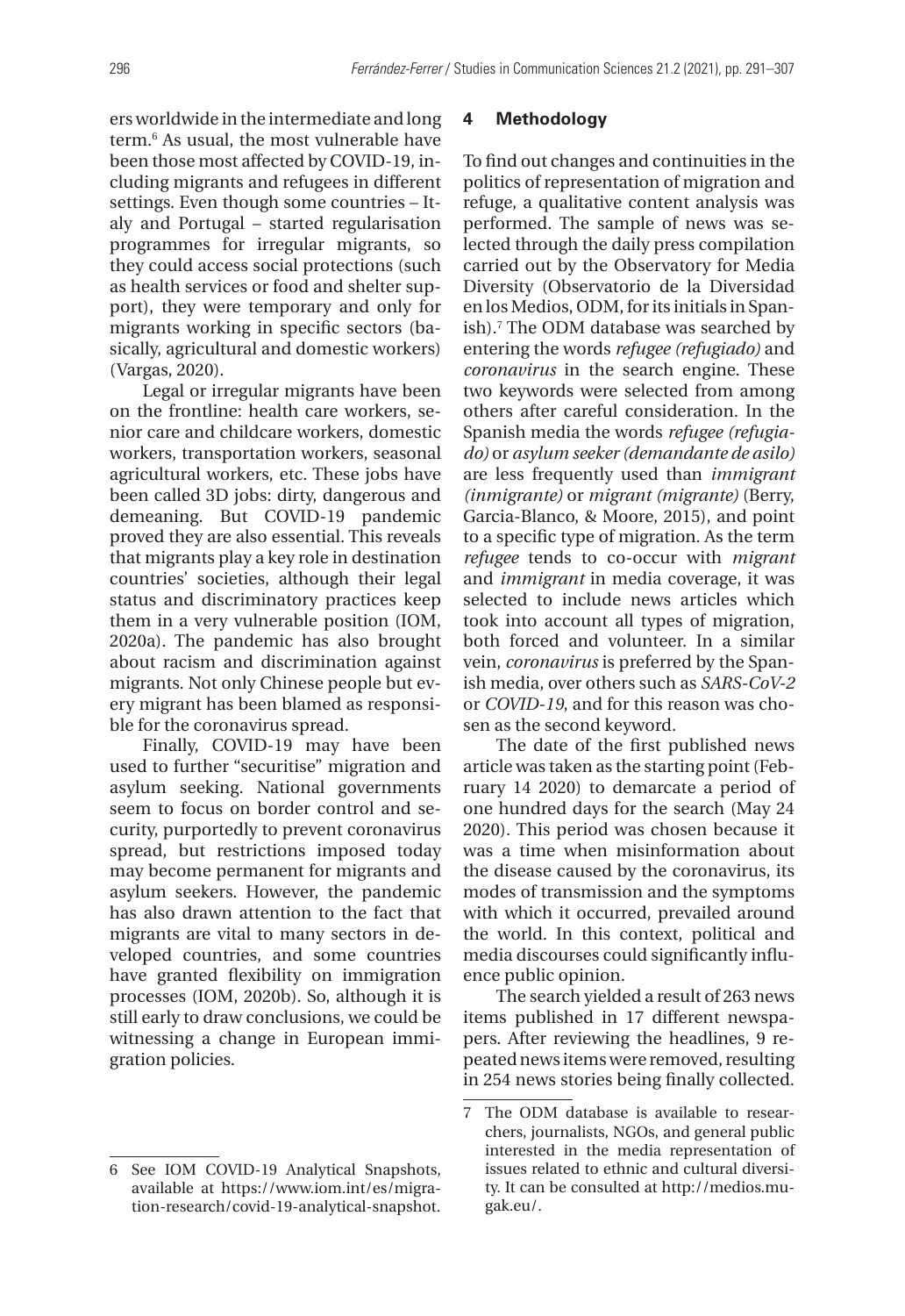This article focuses on the news articles published by the online version of *El País* and *El Mundo*, the two most widely read newspapers in Spain, with 1004000 and 657000 readers respectively (AIMC, 2020). These media have a different ideological stance, *El País* being a left-wing newspaper, and *El Mundo* presenting a right-wing ideological position.

During the period considered, *El País* published 22 news articles that included the selected keywords, while *El Mundo* published 8 news articles. The news articles compiled were systematised in a database for better treatment, and were analysed in order to determine the politics of representation of refuge and migration during the pandemic. Some questions guided the analysis: How are migrants and refugees represented in the Spanish print media in times of the pandemic? Which words and semantic fields are used to report about them? Do they have a voice? Who are the key sources? What are the main themes covered? All these questions are relevant to understand the ideologies that underlie media discourses.

## **5 Labels, main themes and sources in media coverage**

Immigration and asylum are amongst the topics that generate the most social debate, with mixed positions regarding the benefits or problems they can create, and the rights or duties that should be granted to those who leave their homes and countries to settle amongst us. Furthermore, it is, of course, a political issue, often used by political parties of all sides to gather support (votes) and to attack or question their opponents. The way in which migrants, refugees and asylum seekers are represented in the media therefore becomes extremely important. One element to be considered is the use of words or labels used by the media to name people on the move. Sajjad (2018) examined the complex world of labels deployed for migrants, and concluded that they contribute to their identification as social, cultural, and medical "threats", "victims" and, increasingly,

a "security problem". This polarised representation leads to the affective mobilisation of the public in two opposite directions: fear and compassion (Rizo, 2011), but not to a calm, well-founded, comprehensive understanding of the causes and consequences of global mobility, and how it responds to the colonial and imperial European history and the intrinsic demands of the capitalist socioeconomic model.

The conducted qualitative content analysis shows *El País* and *El Mundo* use the words *migrant* / *immigrant* and *refugee* /*asylum seeker* in different ways depending on the geographical context. While reports about the Rohingyas in Asia or refugee camps on the Greek frontier use the word *refugee*, this term is rarely used when referring to the Spanish context. For example, one of the articles described people on the Greek frontier as "refugees", whilst those arriving via the Central and Western Mediterranean routes were defined as *"irregular immigrants*" (Abellán, 2020).8 When information concerns the national context, the two newspapers use the labels *immigrant* and *refugee* together, making no attempt to specify what each term refers to. But the use of words matters. As Sajjad (2018, p. 41) states, whilst some labels "offer a degree of protection against refoulement, many more individuals do not get full protection as a consequence of how they are labelled".

A second element that has an important influence on media representation of migration and refuge is the main topic of the news. A careful analysis of the selected news items helped to identify four main themes in media coverage: 1) border control and security (37%); 2) conditions and management of refugee camps in different countries (30%); 3) the experience of migrants and refugees during the pandemic (20%); and 4) the need for migrant labour in Europe and Spain (6%). Of course, these are big comprehensive themes, that in-

<sup>8</sup> All emphasised words in this article are the author's work. These words have been italicised to highlight their positive or negative connotations.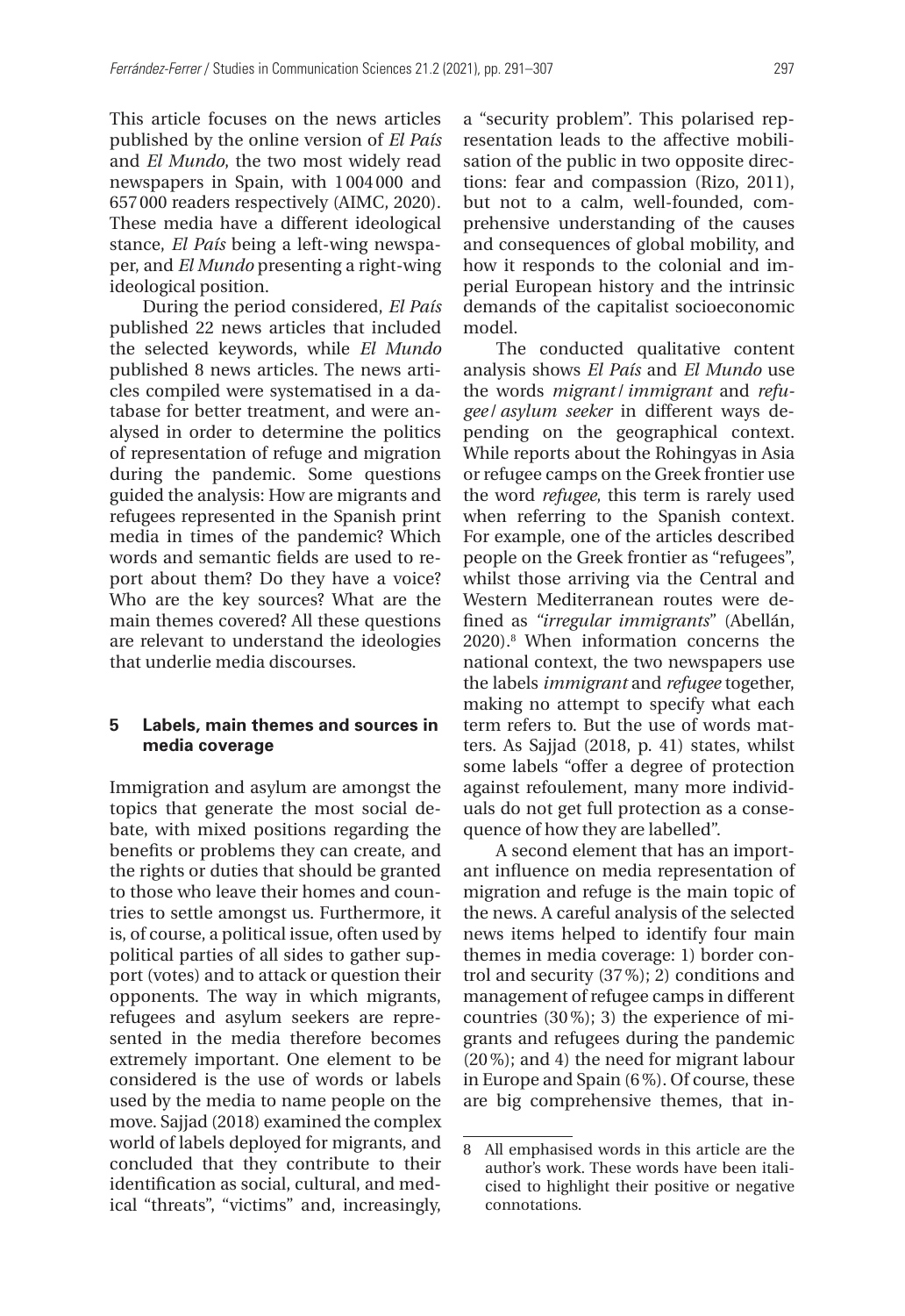clude many other related topics, and that can appear together in the news articles.

The third element that strongly influences the representation of migrants and refugees is sourcing routine, as depending on the sources' interests and social position they offer different perspectives of social reality. News analysed used NGOs (cited in 40% of news items), refugees (30%) and politicians (13%), as their main sources.

From the interrelation between the main theme addressed and the sources used, different perspectives emerged. News using political sources addressed three main topics: border control and security, the need of migrant workforce, and the management of the refugee camps in Greece. From different perspectives, the three topics coincide in interpreting migration (whether forced or voluntary) as a problem to be solved. Regarding border control and security, Valero (2020) reports that the leaders of Poland, Hungary, Czech Republic and Slovakia met to address the migration crisis on the Greek frontier. For these political leaders, the solution was "to *strengthen* the EU's external borders and to *fight* against *human traffickers* who will take advantage of the current situation to *flood* Europe" (Valero, 2020). The reference to traffickers, flooding water, and the use of the verb *to fight*, contribute to transmit the idea of a highly dangerous and uncontrollable situation at the European borders, which requires decisive action to repel offenders. Politicians point at human trafficking as a problem to be urgently addressed (Espinosa, 2020; Moltó, 2020; Ponce, 2020; Valero, 2020). At no time is human trafficking attributed to the growing obstacles that Europe is putting to the legal arrival of immigrants and asylum seekers, the main reason why they resort to traffickers.

A second topic addressed by political sources is related to migrant workforce supply. In a context of border closures due to the pandemic, seasonal workers cannot reach the European countries where they are needed. Faced with the urgent need for agricultural labourers, even the German far-right party calls for these workers to

be admitted, although they must be "*European* workers" and "migrants, not asylum seekers" (Carbajosa, 2020). This news article also cited the President of the European Commission, Ursula von der Leyen: "We need the people who plant and harvest our crops. We have to make sure we have enough *temporary* workers in agriculture". Although this news seems to transmit something positive (immigrants are necessary and wanted), the words used point to the other direction: entry must be "controlled", "temporary", and only for "non asylum-seekers".

A third theme has to do with refugee camps management. In a news item the Greek government spokesman affirms that the refugee camps in Greece are *"anarchic"* and a "*bomb* for public health", and that is why they want to build *"closed controlled centres"*, with capacity for 20 000 people (*El País*, 2020). He states that "closed premises are *safer* and *limit health risks"*, "problems [related to coronavirus] can be *effectively*  treated", and this plan "*benefits* local communities", since these facilities would be "away from the urban centre, so that economic and social activity can regain *normality"*. Despite the positive connotations of the words chosen for his statements, some conclusions can be drawn from this plan: a desire to strengthen control over the refugee camps by using closed buildings, where access can be monitored; and a desire to hide refugees and keep them out of sight and daily interaction with the inhabitants of the islands (needless to say how this looks like a prison).

News in which political representatives are the main source of information, clearly contrast with those which cover the topic from the NGOs' and refugees' perspective. These news articles present humanitarian themes and report on refuge as a human drama, an experience that increases the vulnerability of those who have been forced to leave their homes to save their lives.

Regarding the sources coming from NGOs and civil society, international organisations such as Doctors Without Borders, Save the Children or the United Nations Refugee Agency (UNHCR), are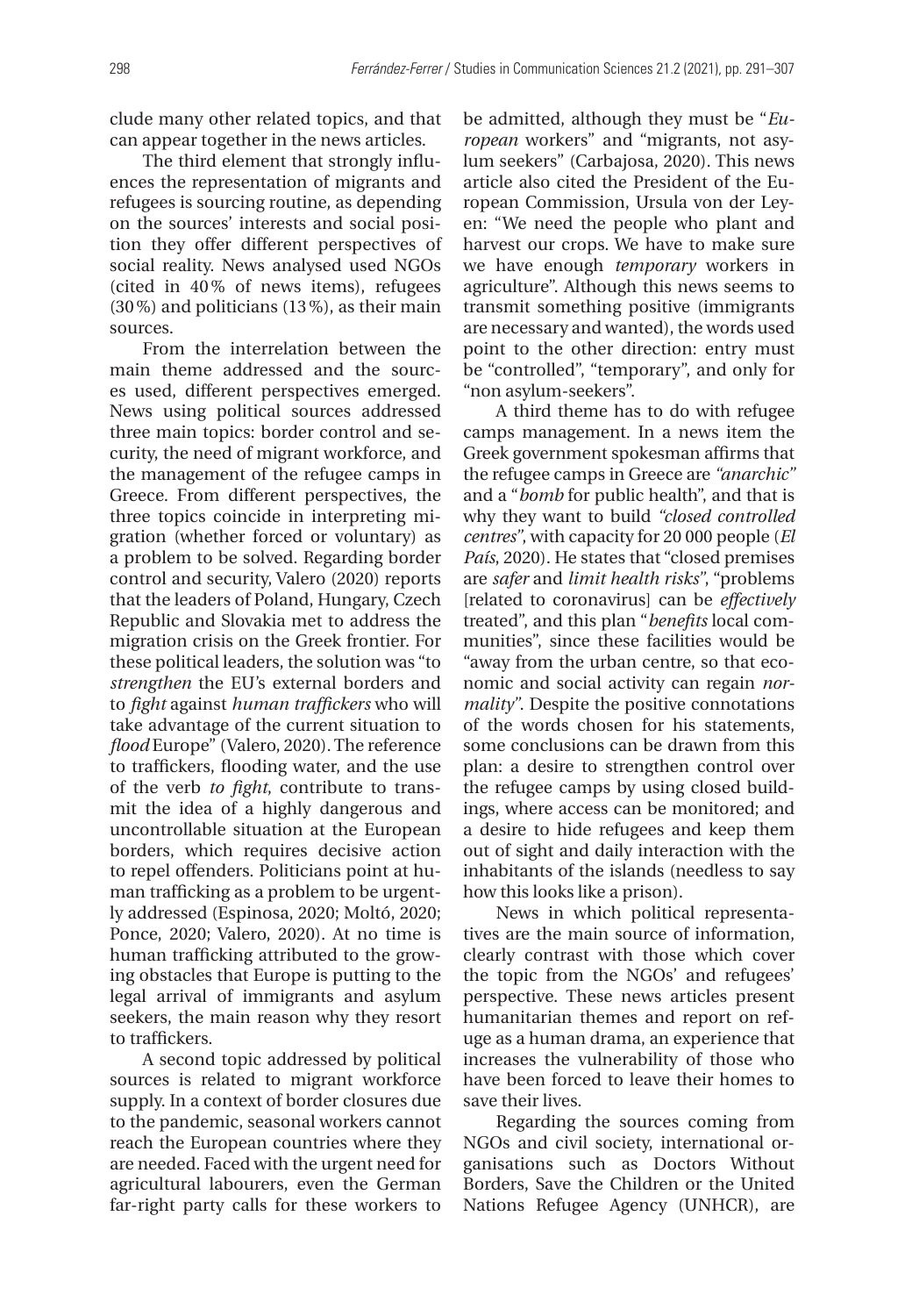mostly cited in the news referring to the refugee camps in Greece, whilst national NGOs prevail when dealing with the Spanish context. Their discourses focus on two main topics. Firstly, the programmes and activities they develop – now interrupted by the pandemic –, related to the bad condition of the refugee camps. In this regard, sources highlight the dramatic situation in the overcrowded refugee camps, with few cleaning and hygiene measures, and lack of healthcare. Under these circumstances, the arrival of the coronavirus can be a disaster (de la Cal, 2020).

The second main theme addressed by sources from NGOs focuses on border control, but from a different perspective than that of political sources: European migration and asylum policies are strongly disapproved. National and international NGOs claim their work is more necessary than ever, and criticise the criminalisation of solidarity, that is, accusing those organisations which rescue people in the Mediterranean of human trafficking, one more EU strategy to make it difficult for people to reach European territory (Moltó, 2020). NGOs also report that different countries are not complying with the 1951 Geneva Convention, by not allowing asylum seekers to enter their territory (Bonet, 2020; Ponce, 2020). And of course, confinement in camps is criticised:

NGOs have long been *warning* of the *impossibility* of reproducing in Moria the recommendations that are given to the general population. Doctors Without Borders, among others, has called for asylum seekers to be *evacuated* to places where they can *protect* themselves. *"Forcing* people to live in *overcrowded* and *unsanitary* camps as part of European containment policies was always *irresponsible*, but now, due to Covid-19, it is more so than ever," says Apostolos Veizis, chief of the NGO medical service in Greece. (Otero, 2020)

Finally, refugee sources explain first-hand their experience during the pandemic, in relation to three main themes: life in the refugee camps, their work in essential sectors in Spain, and the need for social and legal recognition. Regarding the refugee

camps, these sources provide a perspective from within. They witnessed how they were completely fenced by police, and how volunteers were forced to leave due to an alleged fear of the spread of coronavirus. Refugees were also prohibited from approaching the neighbouring towns, where they often went to top up their mobile phones and to buy food (Mourenza, 2020).

Confined and without the NGOs' help, refugees started developing their own initiatives: clothes and mask manufacturing workshops, cleaning, and awareness tasks to inform about the measures imposed on public spaces. In Moria, the lack of a good communication infrastructure motivated the creation of volunteer refugee groups to inform about the pandemic, the Moria Coronavirus Awareness Team (MCAT).

For more than two weeks, volunteers have been creating social media content and posters in multiple languages and announcing recommendations with megaphones. "Many are not aware of the reality of the virus, so we explain what it is, tell them they shouldn't shake hands, that they should avoid crowded places and try to stay inside the tents", Mohammad explains. (Otero, 2020)

Different news articles reflect this active engagement of refugees. This type of news content is summarised in the words of one of the refugees who is part of the MCAT: "Refugees are *capable* of doing things for *themselves"* (Otero, 2020).

Also in Spain, migrant and refugee voices explain their experience during the pandemic, highlighting their actions to collaborate with the manufacturing of masks and protective suits, helping with the food bank and supporting regularisation advocacy activities through the *#RegularizaciónYa* campaign (*#*Regularisation Now) (Jáuregui, 2020). This campaign asks for the regularisation of all irregular immigrants, to promote their social and health protection during the pandemic. The actions carried out demonstrate a firm commitment to the host country, regardless of migrants' legal situation. They want to be full citizens, with rights and duties. Their actions and discourses combine the pride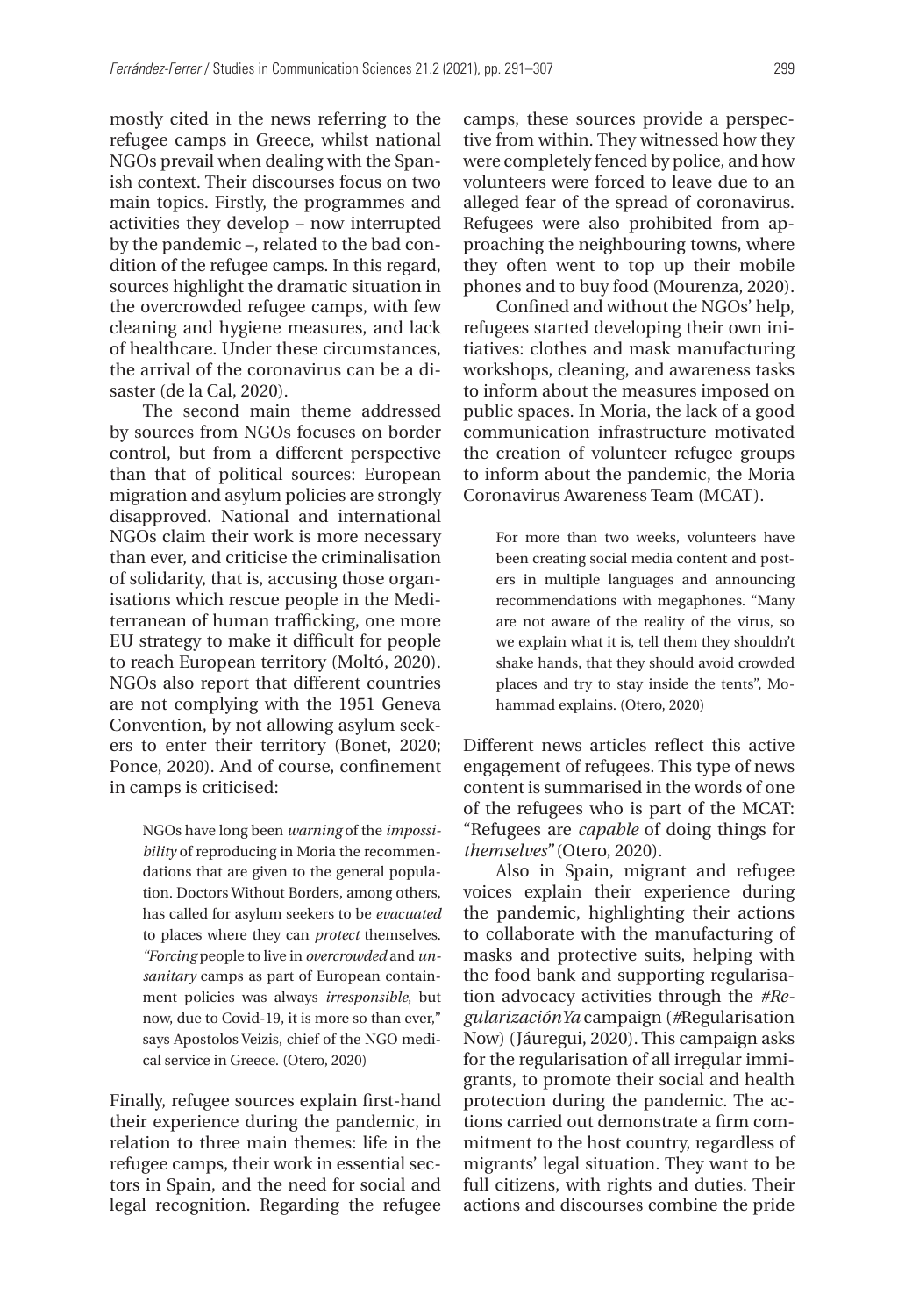and satisfaction of contributing to fight against the global pandemic, with the fear and helplessness generated by their irregular situation. Campaign spokespeople remind that they are essential workers, in the agricultural sector but also in other services such as cleaning, transport, or the care sector, yet they remain totally unprotected while the virus has increased their vulnerability.

We have been *left behind* despite being in the *front line*, we are the *essential* ones, caregivers, some were *fired* and others went this monday to clean up without any *prevention* protocol for them" says Edith Espinola, spokesperson of the #*RegularizaciónYa* campaign. (Jáuregui, 2020)

# **6 The politics of representation in times of a pandemic**

The qualitative content analysis reveals four types of media representations of migration and refuge. Two of them are reasonably usual: the immigrant as a threat or as a victim (Martínez Lirola, 2013; Retis, 2006; Rodrigo-Alsina et al., 2019), although COVID-19 introduced nuances to these types of representations. The other two are quite new: the immigrant as necessary and the immigrant as an active agent. The predominant representation depends on the newspaper analysed, as their ideological stance may influence their discourses and main themes addressed.

# **6.1 Migrants as victims**

The portrayal of migrants and refugees as victims and vulnerable people is the most common in the media analysed. This representation derives from their experience with dictatorships, armed conflicts,

natural disasters, human traffickers and discrimination. Now, new causes for victimisation arise: mobility restrictions and racism derived from the COVID-19 pandemic. News highlighted that border closures increased their vulnerability, whether they are living in very poor conditions in refugee camps or are stranded in transit or destination countries without an income, social protection or health assistance (Ponce, 2020).

Health emergency has also given wings to racism and xenophobia, as reported by news referred both to refugees in Greece, Malaysia, Kenya or South Africa, and the Spanish context. The fact that the virus was discovered in China made Chinese migrants in Spain experience verbal aggression and rejection, but they have not been the only ones. The economic crisis that has accompanied "the new normal" led to the rejection of immigrants and refugees, perceived not only as competitors in an already damaged labour market but also consumers of an increasingly decimated welfare state (Martínez Lirola, 2013).

This economic and sanitary situation encouraged xenophobic discourses articulated by the right and far-right political leaders. To give an example, Almoguera (2020) reports the refusal of a mayor from the People's Party to admit refugees in a hotel in his local area, whilst the far-right party VOX did not miss this occasion to criticise the leftist Spanish government affirming it "accommodates *irregular* immigrants in *luxury* hotels" and "provides masks, hand sanitiser gel and other protective material to immigrants". This statement is an example of the "Spanish First" ideology, which contributes to an anti-immigration stance and reinforces discrimination.

Table 1: Predominant types of media representation ( $N = 30$ )

| Newspaper | As victims and<br>vulnerable people | As a threat or a<br>problem to be solved | As necessary | As active people |
|-----------|-------------------------------------|------------------------------------------|--------------|------------------|
| El Mundo  |                                     |                                          |              |                  |
| El País   |                                     |                                          |              |                  |
| in $%$    | 50                                  | 20                                       | 20           | 10               |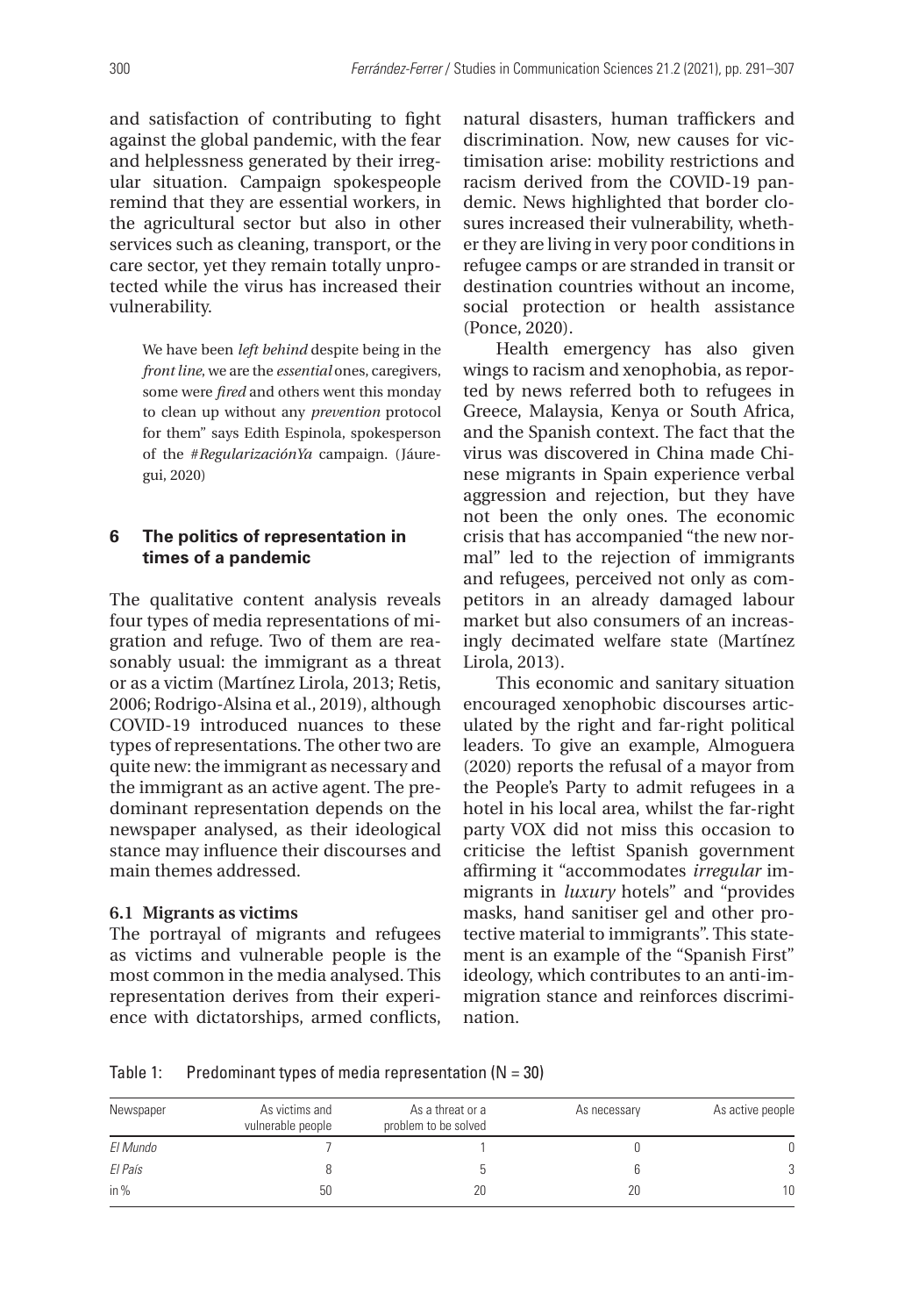### **6.2 Migrants as a threat**

The representation of migrants as a threat is common worldwide (Esses, Medianu, & Lawson, 2013; Parker, 2015; van Gorp, 2005). They can be presented as a threat to national security, a cultural threat or a threat to community cohesion, a threat to welfare and health systems, and even as a public threat by linking refugees and migrants to crime (Berry et al., 2015).

It is remarkable that during the pandemic migrants and refugees have not been portrayed mainly as sick people affected by a life-threatening virus, but as potential coronavirus transmitters, that is, as a threat to public health. For example, on the US-Mexican border, the fear of deportees spreads:

*Deportees* from the United States also include hundreds of Central Americans who have to cross all of Mexico to reach their home countries. These days they are not only migrants, but they are also *"potential viruses" in transit*. (Morán, 2020)

In Asia, Ponce (2020) reports about the drama of the Rohingya, fleeing their country (Myanmar) to find only closed borders in the countries around the area, as the coronavirus crisis offers an excuse to do so:

The [Malaysian] government justifies it as an anti-coronavirus measure by suggesting that refugees could be *carriers*. This response has only served to further *stigmatise* refugees by drawing them as a *threat* to the country. (Ponce, 2020)

The closure of refugee camps is also related to this idea of seeing refugees as the transmitters of the virus, despite being the volunteers and external staff who usually brought the virus into the camp. In Spain, the coordinator of a Red Cross refugee centre where seven cases of COVID-19 had appeared, clarified that, "against those who spread 'the idea of the *black* coming to *infect* us', it was external staff who transmitted the virus to internees" (Almoguera, 2020).

Fear of contagion has been used to further securitise migration, even if measures adopted are not internationally approved.

For example, Mourenza (2020) reports that Greece stopped applying the 1951 Geneva Convention, using tear gas and firearms to deter asylum seekers in the frontier, and causing the death of two asylum seekers.

### **6.3 Migrants as necessary: The essential workers**

The coronavirus pandemic has brought with it a new representation: the migrant as an essential worker. It does not mean they have not been necessary all the time, but the closure of frontiers and the forced confinement brought the issue to the front page and stated it plainly: Our economies depend directly on the immigrant workforce, so the frontiers should be open for those who have to work in agricultural, care and other essential sectors. Of course, this utilitarian discourse has nuances, and some migrants are preferred to others: "*temporary* workers", "*EU* migrants", but "not asylum seekers*"* (Carbajosa, 2020).

Six news articles, all of them published by the left-wing newspaper *El País*, represented migrants as necessary for the Spanish economy. Their work in essential sectors kept them exposed to make everything work, while others stayed at home. Sadly, these essential workers are the most precarious and vulnerable. In this context, *El País* is open to recognising the contributions of migrants to the Spanish society and economy:

These people support our pension system and our labour market, in *essential* sectors such as care or distribution and supermarkets, so *important* in this time of health emergency. […] sectors that experience great job *insecurity* and less *social protection.* (Ares, 2020)

By recognising this fundamental contribution, the newspaper is pressing for a change in the migration model. The pandemic, as a crisis, is also "an *opportunity* for a radical change of model to achieve a *regular* and *orderly* migration system in which contribution of migrants to essential sectors is *recognised"* (Fanjul, 2020). The change must include the regularisation of irregular migrants, who are in this situation because of the obstacles to legal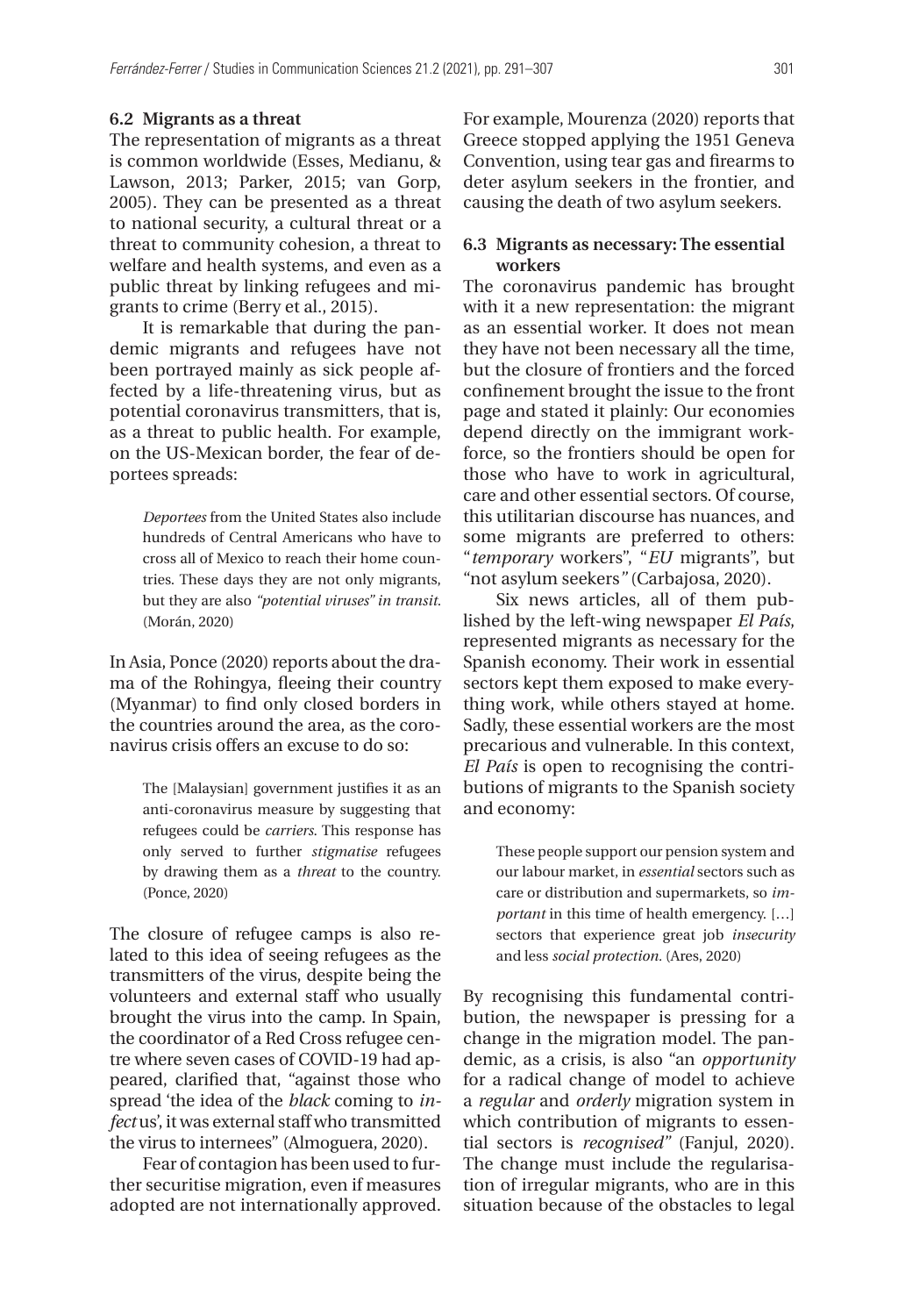entry and residence imposed by Europe, which far from dissuading potential migrants generates dramatic situations in the frontier and feeds human smuggling.

The representation of migrants as essential workers has different nuances depending on the sources used by the media. Political sources maintain a utilitarian and self-interested stance on immigration, as something we can temporarily benefit from, whenever we want, without offering anything in return (Carbajosa, 2020). The rejection of the arrival of people who stay, who have rights as well as duties, is clearly observed, and instead, the use of temporary workers who leave when no longer needed – with nothing to claim, no rights to demand – is advocated. Despite needing them, the border still stands.

To the contrary, civil society, NGOs and migrant and refugee sources demand recognition of the cultural and economic contributions of migrants to society, and the necessity to make changes in the European and Spanish migration policy to ensure social protection and health care provision for all (Fanjul, 2020; Jáuregui, 2020).

#### **6.4 Migrants as active agents**

The sample of news examined shows a fourth type of representation of migrants and refugees: as active agents both in the prevention of COVID-19 and claiming citizenship rights. This type of representation is not common in the mainstream media – which tends to represent them as passive, vulnerable, needy victims –, although it is the dominant pattern in the ethnic minority media developed in Spain (Echevarría, Ferrández-Ferrer, & Dallemagne, 2015; Ferrández-Ferrer, 2019).

With the closure of the refugee camps, asylum application procedures being interrupted and the departure of NGO workers, it seems that life has stopped for the refugees. Social interaction is paralysed, with thousands of people crammed into tents or small shacks built by them. Moreover, all educational programmes, health related workshops and labour activities developed by the NGOs have been interrupted until further notice. In this dramatic scenario, the media begin to portray a

new type of refugee: the active, motivated, decisive, organised refugee, who collaborates to protect the entire camp from the threat of the virus. They do not present themselves as passive victims, or recipients of NGO support, but as active and motivated agents involved in a common task (Alhejazi, 2020; Otero, 2020).

Also in the Spanish context, migrants and refugees appear as active agents against the coronavirus, motivated people working together to improve their lives and the rest of society, becoming essential during this time of confinement, and deserving social and legal recognition (Esbert-Pérez, 2020; Jáuregui, 2020). Reporting on the #*RegularizaciónYa* campaign and the rest of initiatives developed by them in Spain and in the refugee camps, migrants are portrayed in a positive way: they take initiative, they can do things by themselves, they are intelligent. They are like *us*.

Also by giving them the opportunity to speak by themselves – to be subjects and not mere objects of mediated discourses –, the media analysed are recognising them as legitimate interlocutors. This representation of refugees as active agents in mainstream media could be a step towards more favourable representations, more accessible to the wider audience than those present in the ethnic media.

### **7 Conclusion**

At the beginning of this article, two important questions were introduced: Have the politics of representation of migration and asylum changed during the pandemic? What new imaginaries are built around migrants and refugees in the media? A qualitative content analysis of news published by *El País* and *El Mundo* during a period of one hundred days shows continuities and also changes. The representation of migrants and refugees as victims or as a threat continues till today but takes on new forms due to the coronavirus. The pandemic has served as an argument against immigrants, accusing them of its spread, although migratory movements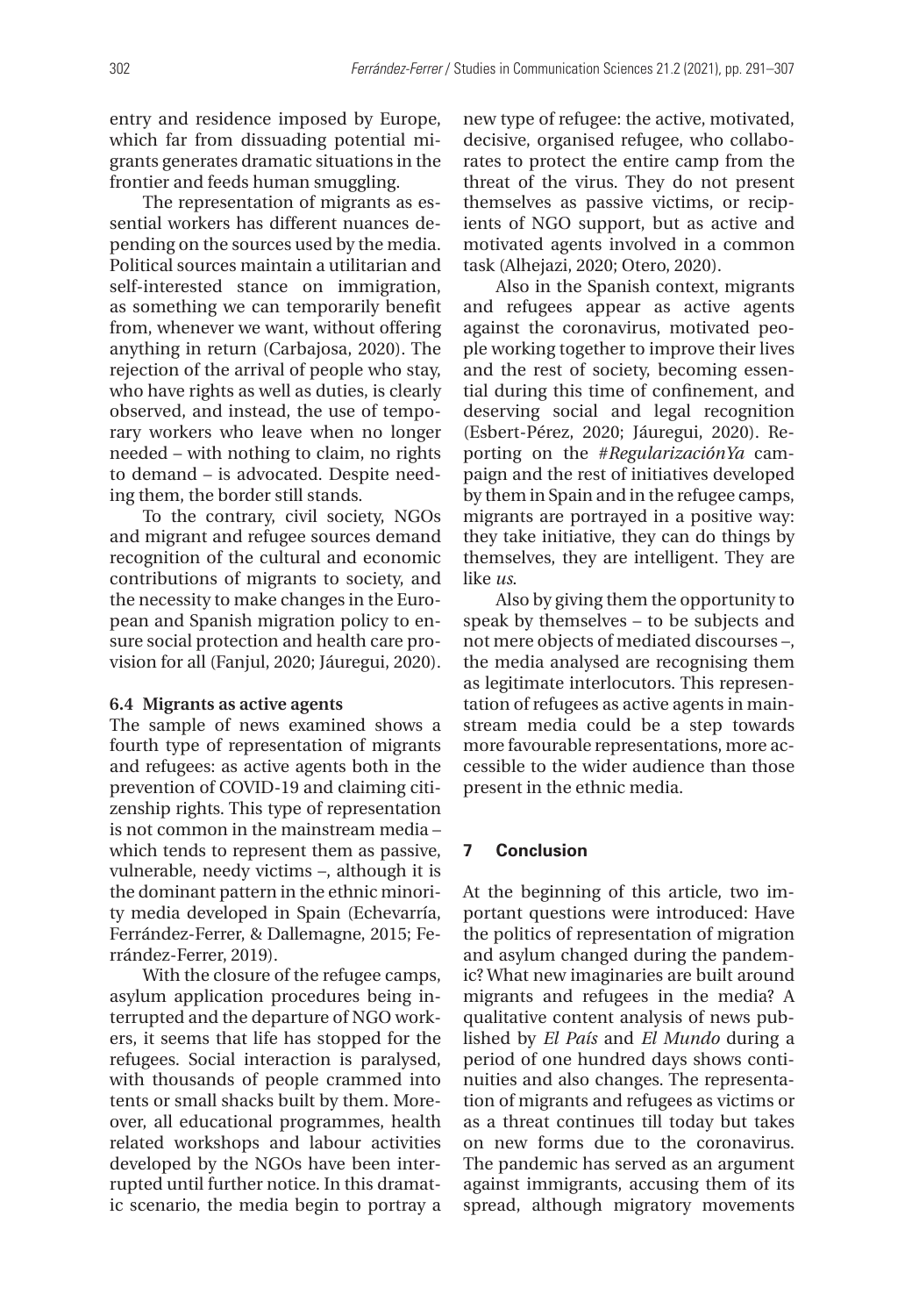worldwide are reduced if compared to international mobility due to tourism, leisure and business (Lacomba, 2020).9 But whilst many efforts have been done to reactivate international tourism and business, migration is still labelled as a threat.

However, COVID-19 also brought changes. The representation of migrants as essential for European economies is one of them. During the period analysed, the right-wing newspaper *El Mundo* did not publish news items offering this type of representation although, after many months of pandemic, this imaginary is nowadays present in all media outlets (Matarín, 2020). Clearly, recognising the contribution of migrants to society is positive, but this discourse seems to be too focused on the economy, forgetting social and cultural contributions, and resulting too utilitarian (Kancs & Lecca, 2018). Moreover, political discourse on this issue seems to remain firm in its position of making Europe a fortress. Borders have been reinforced, and for those already in European territory no long-term integration is offered, no regularisation programmes are debated, no citizen rights are guaranteed after the pandemic.

Refugee and migrant sources offered a different perspective of reality. A recent study showed how media voicing strategies can produce silencing and "misrecognition of refugees as political, social and historical actors, thereby keeping them firmly outside the remit of 'our' communities of belonging" (Chouliaraki & Zaborowski, 2017, p. 629). However, these sources have been necessary to introduce changes in the media dominant representations. Thousands of kilometres away, in the refugee camps in Greece or Jordan, migrants and refugees acquire a new consideration: They are portrayed as active, motivated, organised people, who have a voice, and who can do things for themselves. Accustomed to seeing the refugees through the eyes of others (Smets & Bozdağ, 2018), this type of representation is a novelty. Refugees have agency. Although the limitations imposed by the coronavirus affect them severely in the refugee camps, these initiatives empower them against the disease and also against those who only see them as passive and needy victims, recipients of international aid.

In Spain, the awareness of being necessary encouraged migrants to start a campaign to ask for their regularisation, and thus achieve the social and legal protection they need. This is not the first time that they ask for the extension of citizen rights (Suárez, Macià, & Moreno, 2007). But perhaps this time their demand will be heard, considering the important role they are playing during the pandemic. The newspaper *El País* seems to support a change in the immigration policy of the Spanish government. Maybe Spanish society will support it as well in the short term, given the media potential to influence public opinion and policy.

Time has passed since the first news article which included the words *refugee* and *coronavirus* was published in Spain. Although it is too early to draw conclusions, the pandemic may produce changes in our understanding of migration processes. The new politics of representation of migrants and refugees seem to point in that direction. But an important question remains: To what extent can such representations oppose or challenge the dominant politics of representation of refugees and migrants as victims or as a threat? Positive and negative representations will probably coexist in the media for a long time – or at least for the duration of the pandemic. The outcome of the health and economic crisis could tip the balance one way or the other, influencing public opinion accordingly. Future research, including a larger number of newspapers and a longitudinal perspective, could contribute to clarify in which direction the changes are pointing.

<sup>9</sup> In 2019, the number of international migrants was 272 million (IOM, 2019), while 1.5 billion international tourist arrivals were recorded globally (UNWTO, 2020b).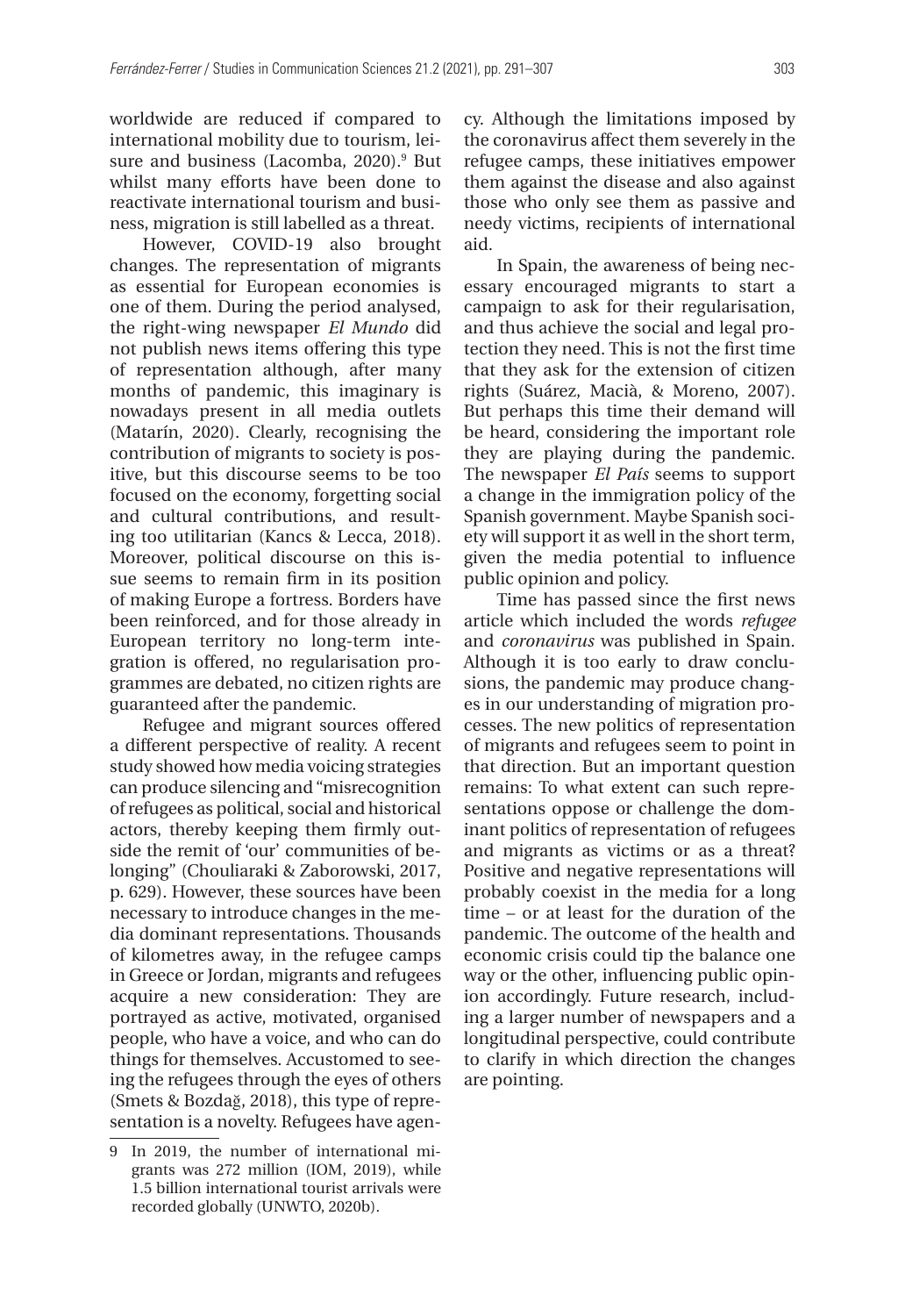# **Conflict of interests**

The author declares no conflict of interests.

#### **References**

- Abellán, L. (2020, May 13). Las llegadas irregulares a la Unión Europea se desploman por el coronavirus [Irregular arrivals to the European Union tumble due to coronavirus]. *El País.* Retrieved from [http://me](http://medios.mugak.eu/noticias/noticia/614739? criterio_id=23944)[dios.mugak.eu/noticias/noticia/614739?](http://medios.mugak.eu/noticias/noticia/614739? criterio_id=23944)  [criterio\\_id=23944](http://medios.mugak.eu/noticias/noticia/614739? criterio_id=23944)
- AIMC. (2020). Ranking de Diarios, 2020, 1ª Ola [Ranking of Newspapers, 2020, 1<sup>st</sup> wave]. Retrieved from [http://reporting.aimc.es/](http://reporting.aimc.es/index.html#/main/diarios) [index.html#/main/diarios](http://reporting.aimc.es/index.html#/main/diarios)
- Alhejazi, H. (2020, April 16). Los refugiados de Azraq se preparan para la pandemia [Azraq refugees prepare for the pandemic]. *El País*. Retrieved from [http://medios.](http://medios.mugak.eu/noticias/noticia/613588?
criterio_id=23944) [mugak.eu/noticias/noticia/613588?](http://medios.mugak.eu/noticias/noticia/613588?
criterio_id=23944) [criterio\\_id=23944](http://medios.mugak.eu/noticias/noticia/613588?
criterio_id=23944)
- Almoguera, P. D. (2020, April 20). Inmigración y coronavirus, cuando el estigma es doble [Immigration and coronavirus, when the stigma is twofold]. *El Mundo.* Retrieved from [http://medios.mugak.eu/noticias/](http://medios.mugak.eu/noticias/noticia/613847?criterio_id=23944) [noticia/613847?criterio\\_id=23944](http://medios.mugak.eu/noticias/noticia/613847?criterio_id=23944)
- Ares, A. (2020, April 3). Migrantes en cuarentena: La vida de las personas más vulnerables [Quarantined migrants: The lives of the most vulnerable people]. *El País*. Retrieved from [http://medios.mugak.eu/](http://medios.mugak.eu/noticias/noticia/613001?criterio_id=23944) [noticias/noticia/613001?criterio\\_id=23944](http://medios.mugak.eu/noticias/noticia/613001?criterio_id=23944)
- Assimakopoulos, S., Baider, F. H., & Millar, S. (2017). *Online hate speech in the European Union. A discourse-analytic perspective*. Cham, Switzerland: Springer. [https://doi.](https://doi.org/10.1007/978-3-319-72604-5) [org/10.1007/978-3-319-72604-5](https://doi.org/10.1007/978-3-319-72604-5)
- Berry, M., Garcia-Blanco, I., & Moore, K. (2015). Press coverage of the refugee and migrant crisis in the EU: A content analysis of five European countries. Report prepared for the United Nations High Commission for Refugees (December 2015). Retrieved from <https://www.unhcr.org/56bb369c9.pdf>
- Bonet, P. (2020, May 6). "Rusia no cumple con la convención de Ginebra sobre los refugiados" ["Russia does not comply with the Geneva Convention on Refugees"]. *El País.*

Retrieved from [http://medios.mugak.eu/](http://medios.mugak.eu/noticias/noticia/614450?criterio_id=23944) [noticias/noticia/614450?criterio\\_id=23944](http://medios.mugak.eu/noticias/noticia/614450?criterio_id=23944)

- Bourdieu, P. (2005). The political field, the social field, and the journalistic field. In R. Benson & E. Neveu (Eds.), *Bourdieu and the journalistic field* (pp. 29–47). Cambridge, UK: Polity Press.
- Carbajosa, A. (2020, April 3). La falta de mano de obra extranjera ahoga la agricultura en Alemania [Lack of foreign labour chokes agriculture in Germany]. *El País*. Retrieved from [http://medios.mugak.eu/noticias/](http://medios.mugak.eu/noticias/noticia/613000?criterio_id=23944) [noticia/613000?criterio\\_id=23944](http://medios.mugak.eu/noticias/noticia/613000?criterio_id=23944)
- Chouliaraki, L., & Zaborowski, R. (2017). Voice and community in the 2015 refugee crisis: A content analysis of news coverage in eight European countries. *International Communication Gazette, 79*(6–7), 613–635. [https://doi.](https://doi.org/10.1177%2F1748048517727173) [org/10.1177%2F1748048517727173](https://doi.org/10.1177%2F1748048517727173)
- Cohen, S. (1972). *Folk devils and moral panics*. London, UK: MacGibbon and Kee.
- de la Cal, L. (2020, May 18). El coronavirus llega al campo de refugiados más grande del mundo [The coronavirus reaches the world's largest refugee camp]. *El Mundo.*  Retrieved from [http://medios.mugak.eu/](http://medios.mugak.eu/noticias/noticia/614956?criterio_id=23944) [noticias/noticia/614956?criterio\\_id=23944](http://medios.mugak.eu/noticias/noticia/614956?criterio_id=23944)
- Durán, R. (2015). El problema de los otros. Encuadre de inmigrantes y/o desplazados en la Lampedusa de la Primavera Árabe [The problem of the others. Framing of immigrants and / or displaced persons in Lampedusa during the Arab Spring]. *Revista de Estudios Políticos, 169*, 299– 331. [http://dx.doi.org/10.18042/cepc/](http://dx.doi.org/10.18042/cepc/rep.169.10) [rep.169.10](http://dx.doi.org/10.18042/cepc/rep.169.10)
- Echevarría, L., Ferrández-Ferrer, A., & Dallemagne, G. (2015). Discursive inclusion and hegemony: The politics of representation in migrant minority media. In O. Ogunyemi (Ed.), *Journalism, audiences and diaspora* (pp. 87–103). Basingstoke, UK: Palgrave.
- *El País* (2020, May 21). Últimas noticias del coronavirus en África. La pandemia llega a los refugiados de Dadaab [Latest news of the coronavirus in Africa. The pandemic reaches Dadaab refugees]. *El País.*  Retrieved from [http://medios.mugak.eu/](http://medios.mugak.eu/noticias/noticia/615144?criterio_id=23944) [noticias/noticia/615144?criterio\\_id=23944](http://medios.mugak.eu/noticias/noticia/615144?criterio_id=23944)
- El-Madkouri, M. (2006). El Otro entre Nosotros: el musulmán en la prensa [The other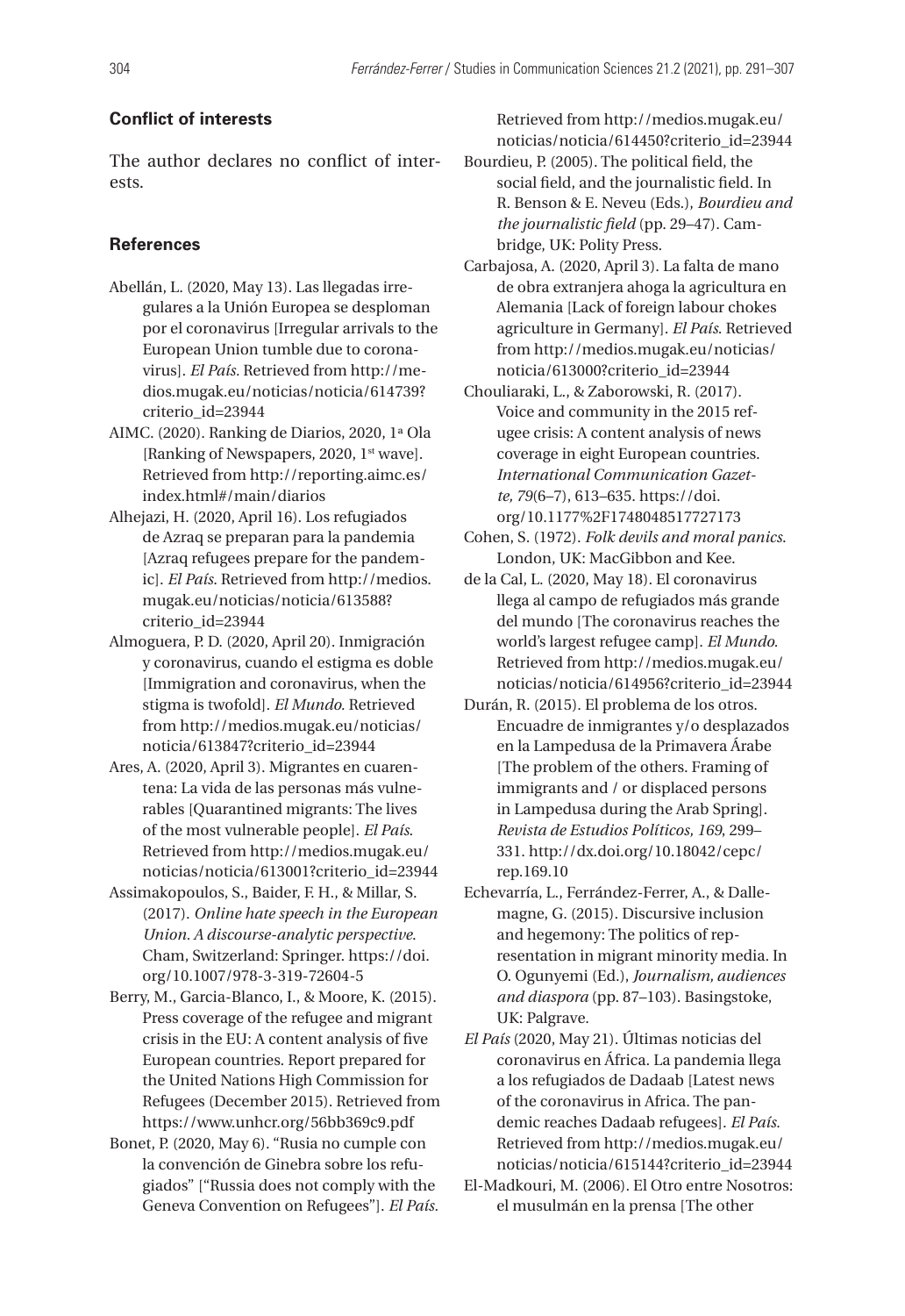among us: The Muslim in the press]. In M. Lario Bastida (Ed.), *Medios de comunicación e inmigración* (pp. 97–124). Murcia, Spain: CAM-Obra Social.

- Esbert-Pérez, J. (2020, March 30). El coronavirus también afecta a los migrantes [The coronavirus also affects migrants]. *El País*. Retrieved from [http://medios.mugak.eu/](http://medios.mugak.eu/noticias/noticia/612763?criterio_id=23945) [noticias/noticia/612763?criterio\\_id=23945](http://medios.mugak.eu/noticias/noticia/612763?criterio_id=23945)
- Espinosa, J. (2020, April 29). Rohingyas varados en el mar: "Nos sentimos como si nos hubieran sacado del infierno" [Rohingya stranded at sea: "We feel like we've been taken from hell"]. *El Mundo*. Retrieved from [http://medios.mugak.eu/noticias/](http://medios.mugak.eu/noticias/noticia/614193?criterio_id=23944) [noticia/614193?criterio\\_id=23944](http://medios.mugak.eu/noticias/noticia/614193?criterio_id=23944)
- Esses, V. M., Medianu, S., & Lawson, A. S. (2013). Uncertainty, threat, and the role of the media in promoting the dehumanization of immigrants and refugees. *Journal of Social Issues, 69*(3), 518–536. [https://doi.](https://doi.org/10.1111/josi.12027) [org/10.1111/josi.12027](https://doi.org/10.1111/josi.12027)
- Europa Press. (2018, November 11). España tiene pendiente acoger al 80% de los refugiados que se comprometió a recibir [Spain has yet to host 80% of the refugees that it promised to receive]. *La Vanguardia*. Retrieved from [https://www.lavanguardia.com/politi](https://www.lavanguardia.com/politica/20181111/452848222139/espana-acoger-refugiados-comprometio-recibir.html)[ca/20181111/452848222139/espana-aco](https://www.lavanguardia.com/politica/20181111/452848222139/espana-acoger-refugiados-comprometio-recibir.html)[ger-refugiados-comprometio-recibir.html](https://www.lavanguardia.com/politica/20181111/452848222139/espana-acoger-refugiados-comprometio-recibir.html)
- Eurostat. (2020). Five main citizenships of firsttime asylum applicants (non-EU-27 citizens), 2019. Retrieved from [https://ec.eu](https://ec.europa.eu/eurostat/statistics-explained/index.php?title=File:Five_main_citizenships_of_first-time_asylum_applicants_(non-EU-27_citizens),_2019_(number,_rounded_figures).png)[ropa.eu/eurostat/statistics-explained/](https://ec.europa.eu/eurostat/statistics-explained/index.php?title=File:Five_main_citizenships_of_first-time_asylum_applicants_(non-EU-27_citizens),_2019_(number,_rounded_figures).png) [index.php?title=File:Five\\_main\\_citizen](https://ec.europa.eu/eurostat/statistics-explained/index.php?title=File:Five_main_citizenships_of_first-time_asylum_applicants_(non-EU-27_citizens),_2019_(number,_rounded_figures).png)ships of first-time asylum applicants [\(non-EU-27\\_citizens\),\\_2019\\_\(number,\\_](https://ec.europa.eu/eurostat/statistics-explained/index.php?title=File:Five_main_citizenships_of_first-time_asylum_applicants_(non-EU-27_citizens),_2019_(number,_rounded_figures).png) [rounded\\_figures\).png](https://ec.europa.eu/eurostat/statistics-explained/index.php?title=File:Five_main_citizenships_of_first-time_asylum_applicants_(non-EU-27_citizens),_2019_(number,_rounded_figures).png)
- Fanjul, G. (2020, May 4). Aprovechemos el virus para cambiar un modelo migratorio roto [Let us take advantage of the virus to change a broken migration model]. *El País.* Retrieved from [http://medios.mugak.eu/](http://medios.mugak.eu/noticias/noticia/614339?criterio_id=23944) [noticias/noticia/614339?criterio\\_id=23944](http://medios.mugak.eu/noticias/noticia/614339?criterio_id=23944)
- Fernández-Reino, M., Sumption, M., & Vargas-Silva, C. (2020). From low-skilled to key workers: The implications of emergencies for immigration policy. *Oxford Review of Economic Policy, 36* (Supplement 1), 382–396. [https://doi.org/10.1093/oxrep/](https://doi.org/10.1093/oxrep/graa016) [graa016](https://doi.org/10.1093/oxrep/graa016)
- Ferrández-Ferrer, A. (2019). Construyendo la esfera pública en la diáspora: el migrante como sujeto político en los medios de comunicación [Building the public sphere in the diaspora: Migrants as political subjects in the media]. In L. Suárez Navaz, A. Ferrández-Ferrer, & R. Martínez Corcuera (Eds*.*)*, Medios de Comunicación Latinos: Comunicación y cultura en la España neoliberal* (pp. 107–124). Donostia, Spain: Gakoa. Retrieved from [http://hdl.handle.](http://hdl.handle.net/10045/110390) [net/10045/110390](http://hdl.handle.net/10045/110390)
- García, F. J., Granados, A., & Capellán, L. (2003). Presencia e imagen de la inmigración extranjera en Andalucía [Presence and image of foreign immigration in Andalusia]. In G. Aubarell (Ed.), *Perspectivas de la inmigración en España: Una aproximación desde el territorio* (pp. 81–128). Barcelona, Spain: Icaria.
- Habermas, J. (2001). The public sphere: An encyclopedia article. In M. G. Durham & D. M. Kellner (Eds.), *Media and cultural studies: Keyworks* (pp. 102–107). Malden, MA: Blackwell.
- Hall, S. (1997). *Representation: Cultural representations and signifying practices*. London, UK: Sage.
- Hjarvard, S. (2008). The mediatization of society. A theory of the media as agents of social and cultural change. *Nordicom Review, 29*(2), 105–134. Retrieved from [https://](https://www.nordicom.gu.se/sites/default/files/kapitel-pdf/269_hjarvard.pdf) [www.nordicom.gu.se/sites/default/files/](https://www.nordicom.gu.se/sites/default/files/kapitel-pdf/269_hjarvard.pdf) [kapitel-pdf/269\\_hjarvard.pdf](https://www.nordicom.gu.se/sites/default/files/kapitel-pdf/269_hjarvard.pdf)
- Hoyer, A. (2016). *Spanish news framing of the Syrian refugee crisis*. WWU Honors Program Senior Projects, Paper 26, Western Washington University. Retrieved from [http://cedar.wwu.edu/wwu\\_honors/26](http://cedar.wwu.edu/wwu_honors/26)
- IOM. (2019). World migration report 2020. Geneva, Switzerland: International Organization for Migration (IOM). Retrieved from [https://publications.iom.int/books/](https://publications.iom.int/books/world-migration-report-2020) [world-migration-report-2020](https://publications.iom.int/books/world-migration-report-2020)
- IOM. (2020a). COVID-19 Analytical snapshot #15: Migrants on the front line. Retrieved from [https://www.iom.int/sites/default/](https://www.iom.int/sites/default/files/documents/covid-19_analytical_snapshot_15_-_migrants_on_the_frontline_0.pdf) [files/documents/covid-19\\_analytical\\_](https://www.iom.int/sites/default/files/documents/covid-19_analytical_snapshot_15_-_migrants_on_the_frontline_0.pdf) [snapshot\\_15\\_-\\_migrants\\_on\\_the\\_front](https://www.iom.int/sites/default/files/documents/covid-19_analytical_snapshot_15_-_migrants_on_the_frontline_0.pdf)[line\\_0.pdf](https://www.iom.int/sites/default/files/documents/covid-19_analytical_snapshot_15_-_migrants_on_the_frontline_0.pdf)
- IOM. (2020b). COVID-19 Analytical snapshot #28: Impacts on immigration policies. Retrieved from [https://www.iom.int/sites/](https://www.iom.int/sites/default/files/documents/covid-19_analytical_snapshot_28_-_impacts_on_immigration_policies.pdf)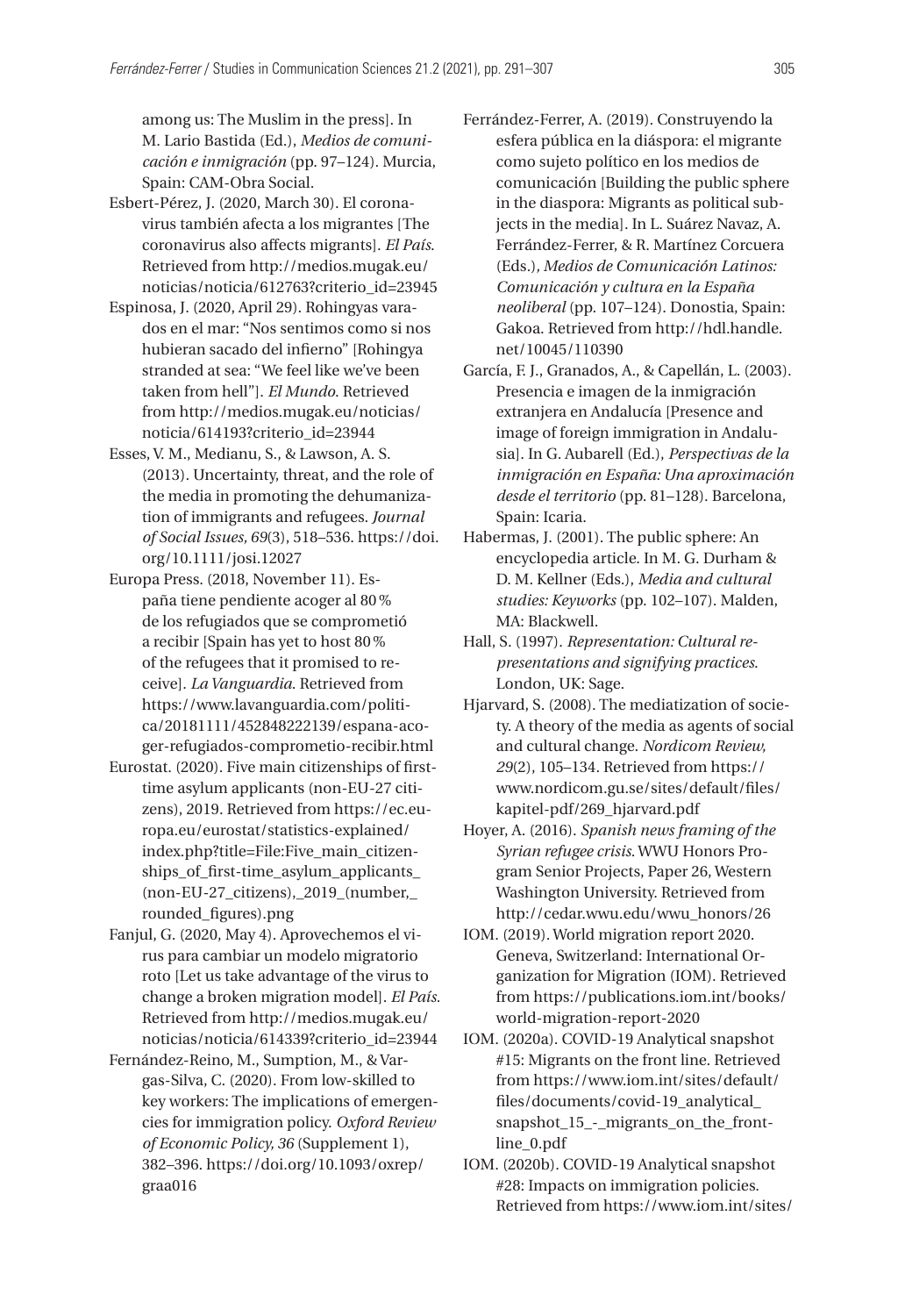[default/files/documents/covid-19\\_analyt](https://www.iom.int/sites/default/files/documents/covid-19_analytical_snapshot_28_-_impacts_on_immigration_policies.pdf)[ical\\_snapshot\\_28\\_-\\_impacts\\_on\\_immigra](https://www.iom.int/sites/default/files/documents/covid-19_analytical_snapshot_28_-_impacts_on_immigration_policies.pdf)[tion\\_policies.pdf](https://www.iom.int/sites/default/files/documents/covid-19_analytical_snapshot_28_-_impacts_on_immigration_policies.pdf)

- IOM. (2020c). COVID-19 Analytical snapshot #42: Human rights impacts throughout the migration cycle. Retrieved from [https://www.iom.int/sites/default/files/](https://www.iom.int/sites/default/files/documents/covid-19_analytical_snapshot_42_human_rights_impact_throughout_the_migration_cycle.pdf) [documents/covid-19\\_analytical\\_snap](https://www.iom.int/sites/default/files/documents/covid-19_analytical_snapshot_42_human_rights_impact_throughout_the_migration_cycle.pdf)[shot\\_42\\_human\\_rights\\_impact\\_through](https://www.iom.int/sites/default/files/documents/covid-19_analytical_snapshot_42_human_rights_impact_throughout_the_migration_cycle.pdf)out the migration cycle.pdf
- IOM. (2020d). COVID-19 Analytical snapshot #50: Socioeconomic impacts update. Retrieved from [https://www.iom.int/sites/](https://www.iom.int/sites/default/files/documents/covid-19_analytical_snapshot_50_socio-economic_imapct_on_migration_and_migrants_update_0.pdf) [default/files/documents/covid-19\\_ana](https://www.iom.int/sites/default/files/documents/covid-19_analytical_snapshot_50_socio-economic_imapct_on_migration_and_migrants_update_0.pdf)[lytical\\_snapshot\\_50\\_socio-economic\\_im](https://www.iom.int/sites/default/files/documents/covid-19_analytical_snapshot_50_socio-economic_imapct_on_migration_and_migrants_update_0.pdf)[apct\\_on\\_migration\\_and\\_migrants\\_up](https://www.iom.int/sites/default/files/documents/covid-19_analytical_snapshot_50_socio-economic_imapct_on_migration_and_migrants_update_0.pdf)[date\\_0.pdf](https://www.iom.int/sites/default/files/documents/covid-19_analytical_snapshot_50_socio-economic_imapct_on_migration_and_migrants_update_0.pdf)
- Jáuregui, J. (2020, April 21). #RegularizaciónYa: la campaña de mil entidades migrantes y antirracistas [#RegularisationNow: the campaign of a thousand migrant and anti-racist entities]. *El País.* Retrieved from [http://medios.mugak.eu/noticias/noti](http://medios.mugak.eu/noticias/noticia/613847?criterio_id=23944)[cia/613847?criterio\\_id=23944](http://medios.mugak.eu/noticias/noticia/613847?criterio_id=23944)
- Kancs, D., & Lecca, P. (2018). Long-term social, economic and fiscal effects of immigration into the EU: The role of the integration policy. *World Economy, 41*(10), 2599–2630. <https://doi.org/10.1111/twec.12637>
- Lacomba, J. (2020, May 14). La inmovilidad en tiempos de movilidad [Immobility in times of mobility]. *El País*. Retrieved from [http://medios.mugak.eu/noticias/noti](http://medios.mugak.eu/noticias/noticia/614806?criterio_id=23944)[cia/614806?criterio\\_id=23944](http://medios.mugak.eu/noticias/noticia/614806?criterio_id=23944)
- Mannoni, P. (2001). *Les representations socials*  [*Social representations*]. Paris, France: Presses Universitaires de France.
- Martínez Lirola, M. (2013). *Discourses on immigration in times of economic crisis: A critical perspective*. Newcastle upon Tyne, UK: Cambridge Scholars Publishing.
- Matarín, E. (2020). Inmigración y COVID-19: Análisis de los informativos en televisión durante la pandemia [Immigration and COVID-19: Analysis of information on television during the pandemic]. *Methaodos. Revista de Ciencias Sociales, 8*(2), 288–304. <https://doi.org/10.17502/mrcs.v8i2.412>
- Moltó, D. (2020, March 16). José Antonio Reina: "Te das cuenta de que a todos nos puede tocar sufrir lo que sufren los refugiados" [José Antonio Reina: "You realise that we can all suffer what refugees suffer"].

*El Mundo*. Retrieved from [http://medios.](http://medios.mugak.eu/noticias/noticia/612135?criterio_id=23944) [mugak.eu/noticias/noticia/612135?](http://medios.mugak.eu/noticias/noticia/612135?criterio_id=23944) [criterio\\_id=23944](http://medios.mugak.eu/noticias/noticia/612135?criterio_id=23944)

- Morán, C. (2020, April 20). La frontera ante el coronavirus [The border against the coronavirus]. *El País*. Retrieved from [http://](http://medios.mugak.eu/noticias/noticia/613781?criterio_id=23944) [medios.mugak.eu/noticias/noticia/](http://medios.mugak.eu/noticias/noticia/613781?criterio_id=23944)  [613781?criterio\\_id=23944](http://medios.mugak.eu/noticias/noticia/613781?criterio_id=23944)
- Mourenza, A. (2020, March 27). "Aquí ya no tenemos casa ni amigos ni familia" ["Here we no longer have a house or friends or family"]. *El País*. Retrieved from [http://](http://medios.mugak.eu/noticias/noticia/612684?criterio_id=23944) [medios.mugak.eu/noticias/noticia/](http://medios.mugak.eu/noticias/noticia/612684?criterio_id=23944)  [612684?criterio\\_id=23944](http://medios.mugak.eu/noticias/noticia/612684?criterio_id=23944)
- Musolff, A. (2017). Dehumanizing metaphors in UK immigrant debates in press and online media. In M. Kopytowska (Ed.), *Contemporary discourses of hate and radicalism across space and genres* (pp. 41–56). Amsterdam, The Netherlands: John Benjamins.
- Otero, N. (2020, April 7). Los refugiados que hacen frente al coronavirus en el campo de Moria [Refugees coping with coronavirus in Moria refugee camp]. *El País*. Retrieved from [http://medios.mugak.eu/](http://medios.mugak.eu/noticias/noticia/613133?criterio_id=23944) [noticias/noticia/613133?criterio\\_id=23944](http://medios.mugak.eu/noticias/noticia/613133?criterio_id=23944)
- Parker, S. (2015). 'Unwanted invaders': The representation of refugees and asylum seekers in the UK and Australian print media. *eSharp, 23*(1), 1–21. Retrieved from [http://www.gla.ac.uk/media/media\\_](http://www.gla.ac.uk/media/media_404384_en.pdf)  [404384\\_en.pdf](http://www.gla.ac.uk/media/media_404384_en.pdf)
- Ponce, A. (2020, May 11). La emergencia sanitaria y el auge de la xenofobia dejan a miles de rohingyas a la deriva en el Golfo de Bengala [Health emergency and rising xenophobia leave thousands of Rohingya adrift in the Bay of Bengal]. *El País.* Retrieved from [http://medios.mugak.eu/](http://medios.mugak.eu/noticias/noticia/614651?criterio_id=23944) [noticias/noticia/614651?criterio\\_id=23944](http://medios.mugak.eu/noticias/noticia/614651?criterio_id=23944)
- Retis, J. (2006). Hijos de la Madre Patria. Latinoamericanos en la prensa española, entre la compasión y el miedo [Children of the motherland. Latin Americans in the Spanish press, between compassion and fear]. In M. Lario Bastida (Ed.), *Medios de comunicación e inmigración* (pp. 145–170). Valencia, Spain: CAM-Obra Social.
- Rizo García, M. (2011), Movilización afectiva en el discurso televisivo sobre la inmigración en el Estado español [Affective mobilization in the television discourse on immi-